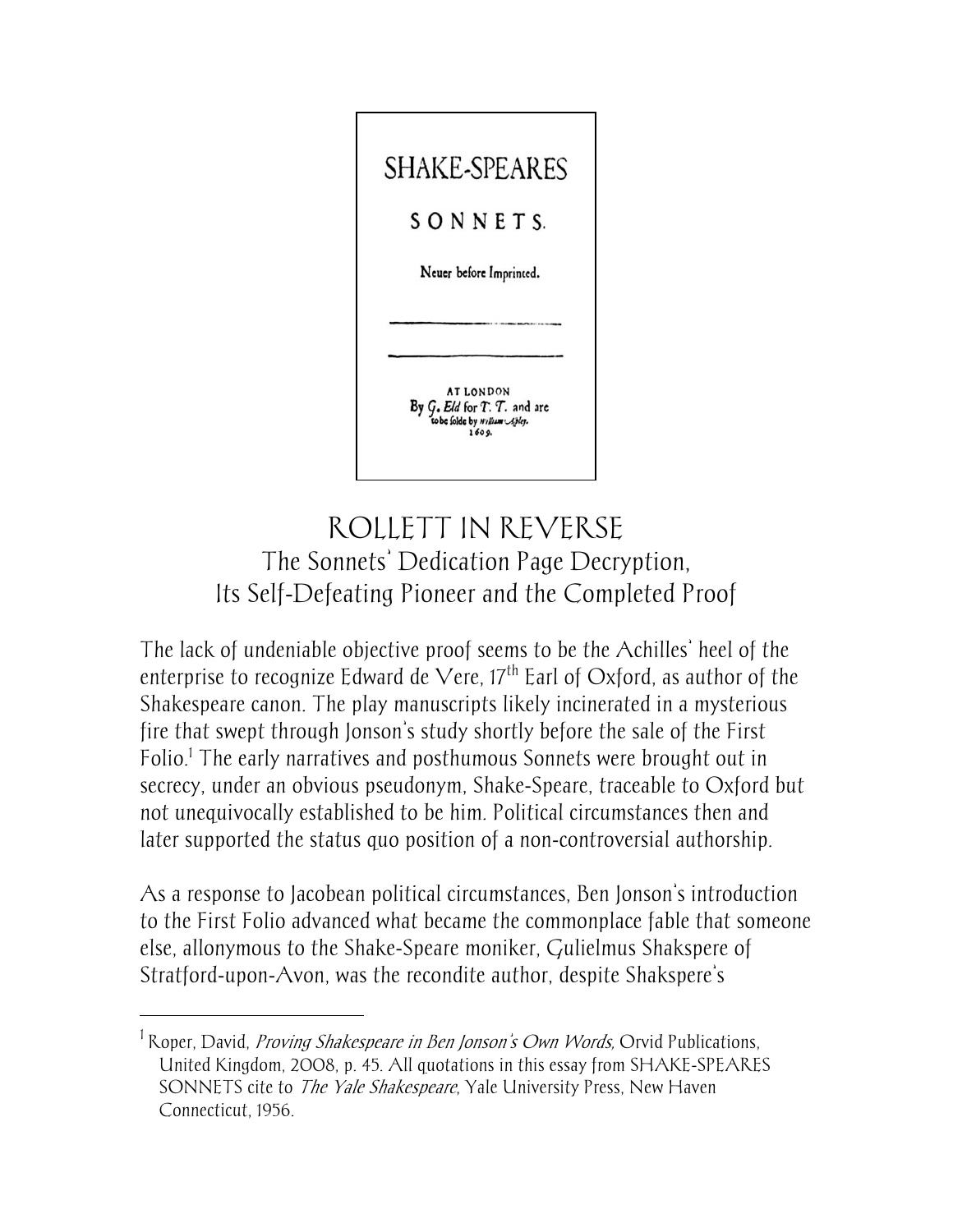pecuniary fixation, legal record, and litigious nature showing no evidence whatever of literary talent or production. He was considered a social climber and buffoon by the Elizabethan literary elite, most especially by Jonson himself. <sup>2</sup> The Stratford Monument, sculpturally and cryptologically a ruse,<sup>3</sup> nevertheless continues to sanctify the legend.

When Dr. John M. Rollett published a decryption of the Sonnets Dedication page in 1997 in the Elizabethan Review, his solution simply, elegantly, and unmistakably linking 'SHAKE-SPEARES SONNETS' to the name of the Earl of Oxford, Edward de Vere and to Henry Wriothesley, 3rd Earl of Southampton, said to be Oxford's son with Elizabeth I an opening in the evidentiary question seemed possible. If proven accurate, the cipher is original hard evidence integral to the document itself.

But Rollett questioned his discovery in The Oxfordian, Vol. II, 1999 and has not supported it since. After twelve years, it is time to re-evaluate the credibility of the proof. If the author rejected his solution for insufficient cause, then the proof stands independently of his or anyone's post mortems. We will review Rollett's discovery, his rejection of it, subsequent further distancing from the Oxfordian thesis, and then test the decryption.

# I The Proof

-

Rollett's solution to the ungainly, ungrammatical, and nearly unreadable Dedication to the 1609 "SHAKE-SPEARES SONNETS' is an intuitive detection, arrived at by counting markers [periods or space-marks], in a selective 6-2-4 pattern, based on the number of letters in Edward de Vere, so as to give precedence of meaning to the words immediately before the markers. His method parallels the Cardano Grille equidistant letter sequence counting system, according to which a consistent repeating count of letters accrues into a lettered message, except that in this case the cryptographer

 $2$  Ogburn, Jr., Charlton, *The Mysterious William Shakespeare*, EPM Publications, Inc, McLean Virginia, 2nd Editon, 1992, pp. 74-5

 $3$  Roper, pp. 1-48; Whalen, Richard F., "The Stratford Bust: A monumental fraud", The Oxfordian/8, 2005, pp. 7-24; Price, Diana, "Reconsidering Shakespeare's Monument", Review of English Studies, v. XLVIII, No. 190, (1997), pp 169-82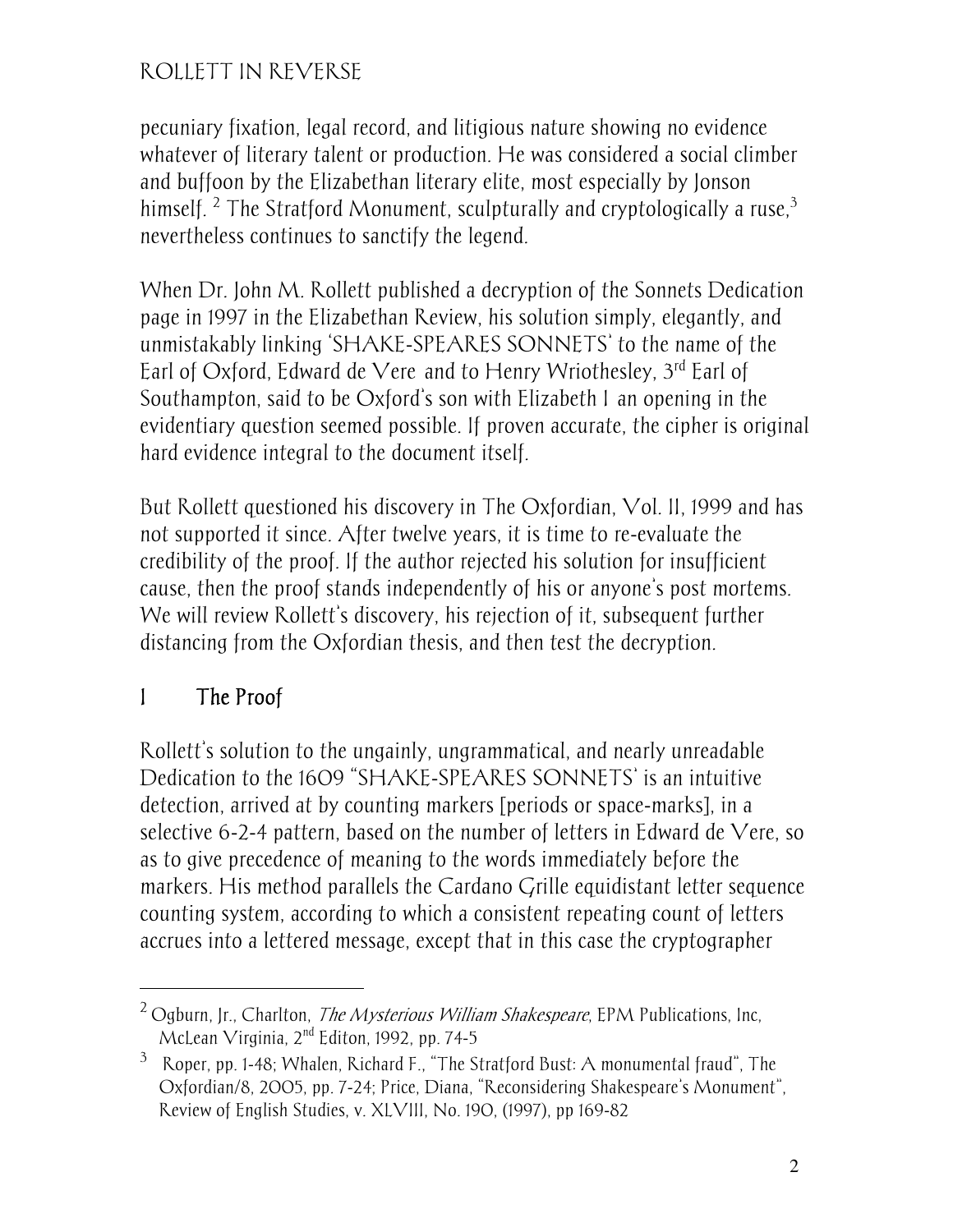counts by words not letters.

 $\overline{a}$ 

TO. THE ONLIE. BEGETTER.OF. THESE. INSVING. SONNETS. M. W. H. ALL HAPPINESSE. AND.THAT.ETERNITIE. PROMISED. BY. OVR.EVER.LIVING.POET. WISHETH. THE. WELL-WISHING. ADVENTVRER.IN. SETTING. FORTH.

#### T. T.

As seen in the facsimile of the 1609 Dedication page, three inverted triangles (or pyramids) contain a surface message. The first triangle has six, the second two, the third four lines. The three triangles' line-totals thus reflect the 6-2-4 letter-total in the Vere name. Rollett found the line pattern first and realized only later that EVER [Vere] was a possible author of the work.

Using the 6-2-4 key as a guide through the surface message, and completing two+ cycles, meaningful words emerge: THESE SONNETS ALL BY EVER. Since EVER is an anagram of VERE or E-VER, alleged author of the Shakespeare canon and someone famous as a writer in his time, the resulting sentence even though missing a verb can be easily understood to mean that all the sonnets contained in the book were written by Vere. This is far more pointed than anything in the surface message, which functions mainly as an armature for the hidden one while looking unobjectionable.

Cryptologists William and Elizebeth Friedman, in their book 'The Shakespearean Ciphers Examined' instructed that the plain-text solution must make sense; it must be grammatical; and it must mean something.<sup>4</sup> The

<sup>&</sup>lt;sup>4</sup> Friedman, William F. and Elizebeth S., *The Shakespeare Cipher Examined*, University Press, Cambridge, UK, 1957, p. 20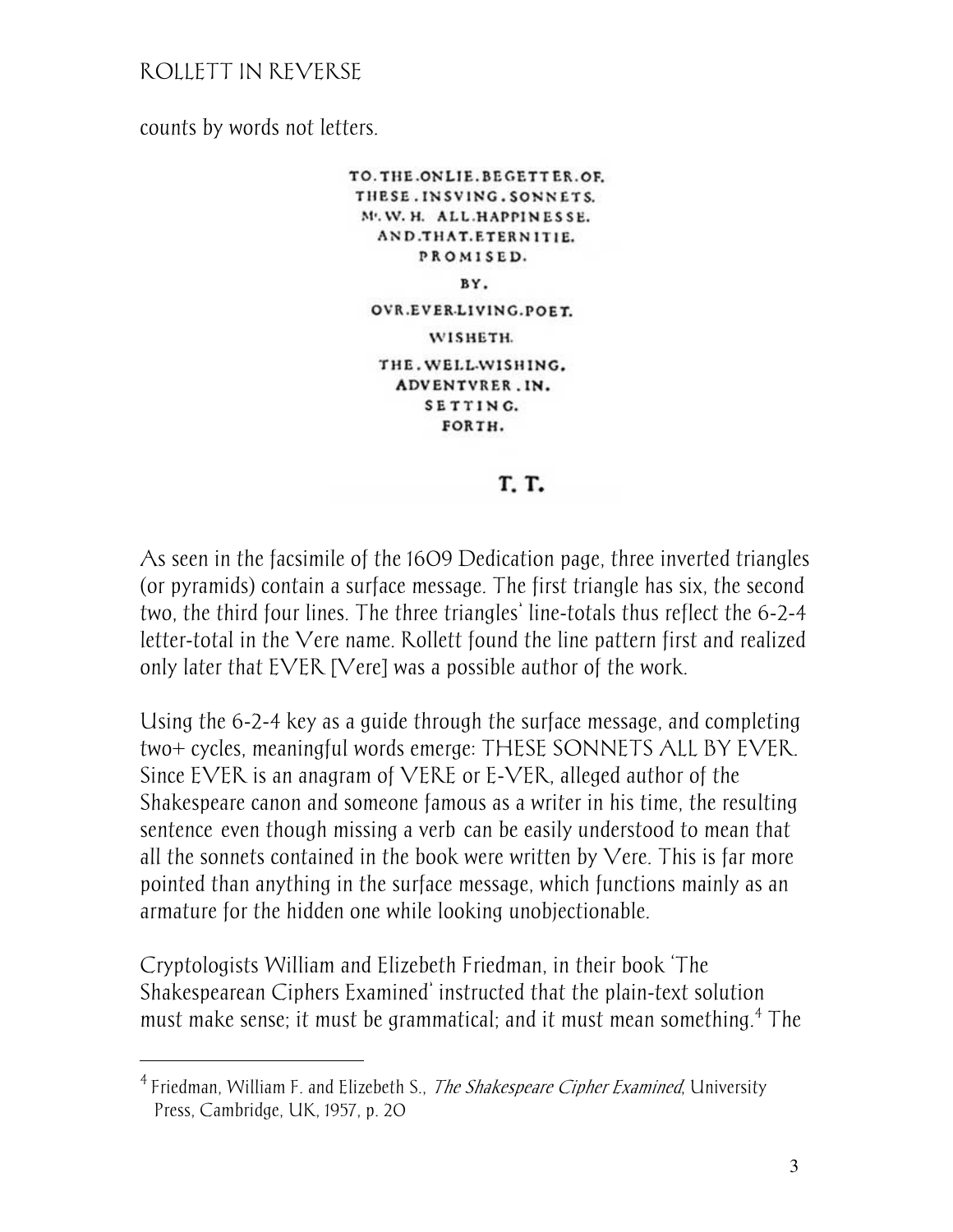$\overline{a}$ 

surface message in this case just barely meets the Friedman criteria, in that it is not nonsense, which would signal that a secret lurks beneath. From our vantage point, it is amazing how generations of readers and professionals have rationalized the odd verbiage into meaningfulness. 2,500 studies of the Sonnets have been written  $^5$  and each had to say something about the Dedication. Leslie Hotson suspected but no one discerned its covert function, until Rollett.

There are additional words below Rollett's decryption, plus two closing initials, T.T., traditionally associated with the stationer's assistant Thomas Thorpe. The T-shapes resemble the Rosicrucian Code's digamma symbol, denoting secret entry to wisdom, also referred to as the Pillars of Solomon.<sup>6</sup> The periods are too frequent to be simple periods. These are telltale signs of a systematic blind, or steganography.

With Vere as the message's primary clue, the three inverted triangles (or pyramids) on the page can now be visualized as three  $V$ 's, symbolic of the first letter of Vere. Vere's acrostic poem "The Absent Lover" in 'Hundredth Sundrie Flowres' (1573) is solved by reading "Edward de Vere" down then "Edward de Vere" up, also recognizable as a "V" shape.

Another acrostic containing the name Vere appears in Anthony Munday's "The Mirror of Mutability". Each letter of Edward de Vere's name occurs as first letter in the lead-words of successive verse-lines dedicating the work to him.<sup>7</sup> The succeeding words in each line contrived a message around the vertically placed name. Thus there seems to be an historical background to embedding the name 'Edward de Vere' in Tudor-era poetical works. The clearest and perhaps most astounding proof of embedding Vere's identity in poems of the time was presented by Albert Burgstahler, who found that diagonal lines drawn between the letters v-e-r-e, with variation of w and u for

 $<sup>5</sup>$  Boyle, William, "Unveiling the Sonnets", *Discovering Shakespeare*, Daniel Wright,</sup> ed., Shakespeare Authorship Research Centre at Concordia University, Portland Oregon, 2009, note 1, p. 80

<sup>&</sup>lt;sup>6</sup> Gordon, Helen Heightsman, *The Secret Love Story in Shakespeare's Sonnets,* Xlibris, 2nd Edition, 2005, pp. 160-2

<sup>&</sup>lt;sup>7</sup> Ogburn, Charlton & Dorothy, *This Star of England*, Coward-McCann, NY, 1952, p. 369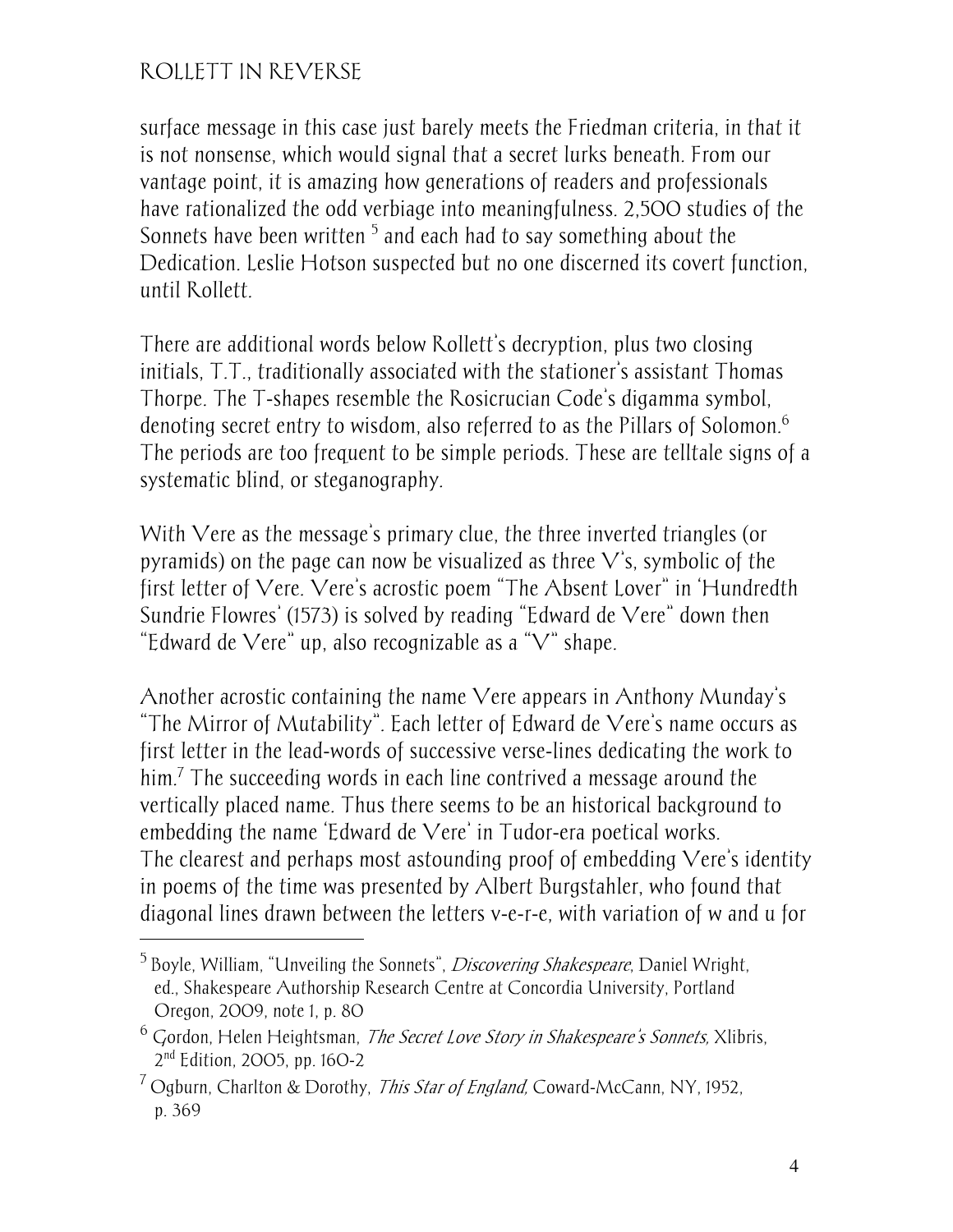-

v, across four consecutive lines would cumulatively describe something like a watermark over the poem. The four letters of his name would occur with such remarkable consistency and position across the four lines that the brand EO or EOX, for earl of Oxford, would show up as a result. These brands date from the 'Hundredth Sundrie Flowres', the first narrative poems, and into the Sonnets. Moreover, writers honoring Oxford, such as the example of Jonson's introduction, also incorporated the diagonal Vere alignments. This discovery ranks with Rollett's and Roper's as a reliable identification system to locate Oxford's creations. Far from there being no proof of De Vere as Shakespeare, the proof is non-random and ubiquitous.

Rollett's finding the five-word cipher in the Sonnets Dedication was not the end of his investigation. He counted the letters of the page's message and reached an even sum: 144. This divisible figure gave him suspicions of further contrivance, decodable by converting the message into a rectangular crosshatching, one letter per square. Inductively reasoning, he searched for any clue by trying different-sided rectangles. He thus replicated the Cardano Grille system. The 18 x 8 rectangle showed a name fragment: IOTHESLEY, along the center vertical axis. i,e., every 18<sup>th</sup> letter counted from the centrally located "e" in "onlie" was meaningful. Another squib, WR, lay in a lower corner. The two combined read WRIOTHESLEY.

The probability of such a complicated name appearing nearly whole by chance is determined to be negligibly small. Rollett's estimate was one in two billion. This is mathematical for a successful cryptogram. Rollett had solved the Sonnets' Dedication enigma. He had found the author's name embedded in the Dedication, Vere not Shakespeare, and by further inquiry the name of a nobleman closely associated with Oxford and Elizabeth I, Henry Wriothesley. Numerous scholars identify him as the "fair youth" of the Sonnets.<sup>8</sup> "Fair youth" puns "Vere youth", Vere's son. Rollett also discovered the name "Henry" in a fifteen-lettered rectangle. David Roper in 'Shakespeare Proved in Ben Jonson's Own Words' has since found the message "To Vere His (epi) Gram WS", discernible on a 19 by 8 cross-hatched rectangle, with the TT signature in the same array.

<sup>8</sup> Stritmatter, Roger, "A Law Case in Verse: 'Venus and Adonis' and the Authorship Question", Tennessee Law Review, v.72:1, Fall 2004, note 34, p. 179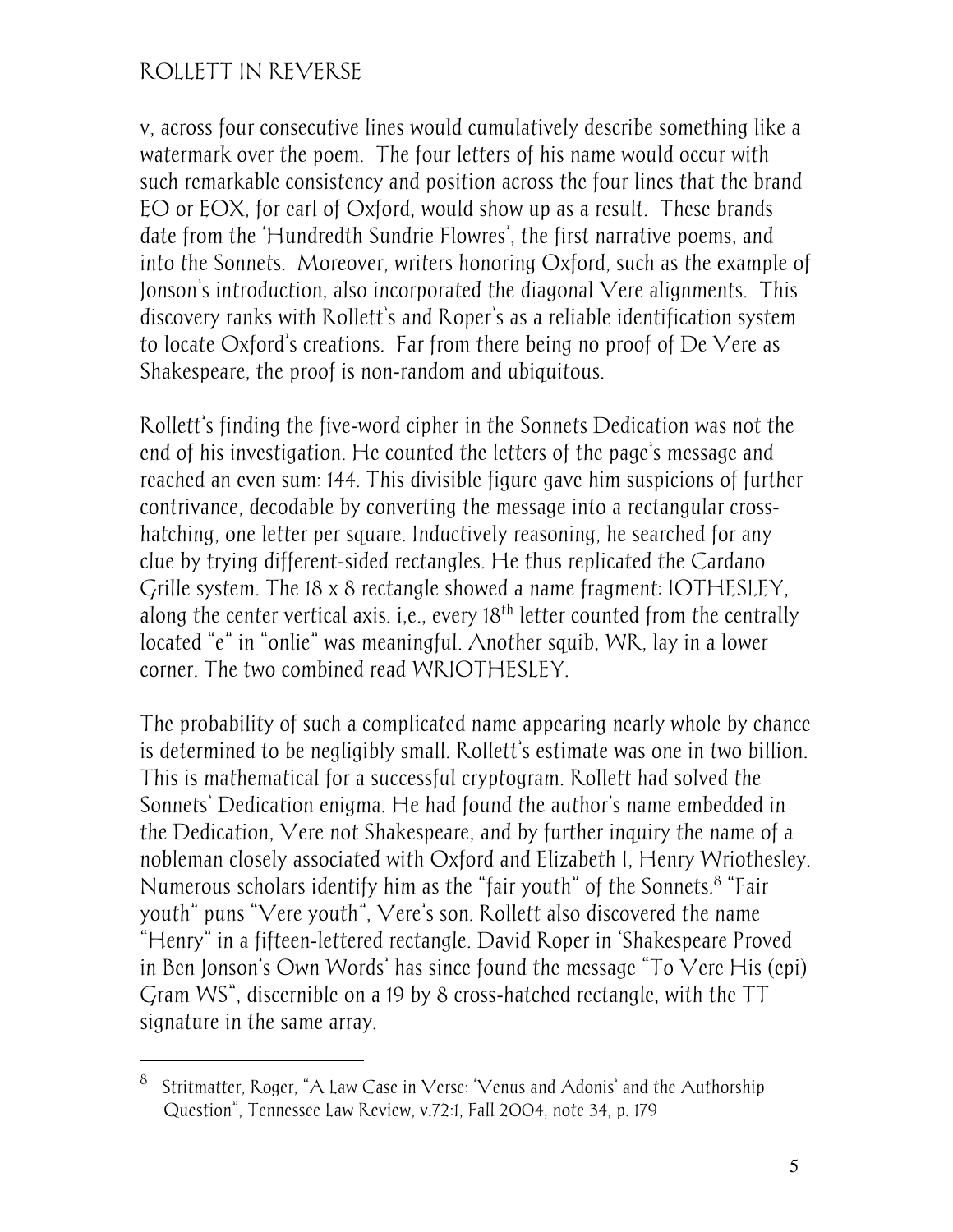It is to Rollett's credit he located the key without knowing it was the Tudor era's coding method. Jerome Cardan, a brilliant Italian mathematician and philosopher, invented the system, hence the name for the rectangle, Cardano Grille. The Elizabethan encryptors placed the message in a hatched rectangle, determined by the repeating number key and the starting location. Then they filled a surface message in the blank spaces around the covert one. A parallel communiqué contained the key. No decoded diplomatic messages remain for us to examine. They were probably burned as soon as delivered.

Oxford served as a trusted English diplomat, reporting to the Queen's First Secretary Lord Burghley from France and the Low Countries. That his family and Jonson used the Cardano Grille in the Sonnets Dedication is particularly poignant, because Cardan's masterwork, 'Cardanus Comforte', influenced Oxford throughout his literary and spiritual life. Cardan's discourse on dream and death unerringly prefigures Hamlet's soliloquy. $^9$ 

We do not know who devised the Dedication "enigma", probably Jonson, whose style is evident in the surface messages of the Stratford Monument,<sup>10</sup> the 'Troilus and Cressida' epistle, and the First Folio preface, the other contrivances associated with the identity ruse.<sup>11</sup>

By his own statement in the latter document he worshipped the Master "this side of idolatry", and after Oxford died, "the Grand Possessors" must have relied on him to organize their great ancestor's work. William Herbert, Lord Pembroke, one of the "incomparable pair of brethren" was Lord Chamberlain in charge of revels at court 1615-1625, and he increased Jonson's stipend from 100 to 200 pounds shortly before the 1623 publication of the First Folio. <sup>12</sup>

<sup>9</sup> Barrell, Charles Wisner, "The Playwright Earl Publishes 'Hamlet's Book'", Shakespeare Fellowship Quarterly, July 1946, cited in http://www.sourcetext.com/sourcebook/library/barrell/21-40/32cardan.htm; Craig, Hardin, "Hamlet's Book" , Huntington Library Bulletin, Vol. 6:6, 1946, pp. 17-37

<sup>&</sup>lt;sup>10</sup> De Vere Society Newsletter #9, February 2001

<sup>11</sup> http://wjray.net/shakespearepapers/concealment.html

<sup>12</sup> C&D Ogburn, pp. 1208-9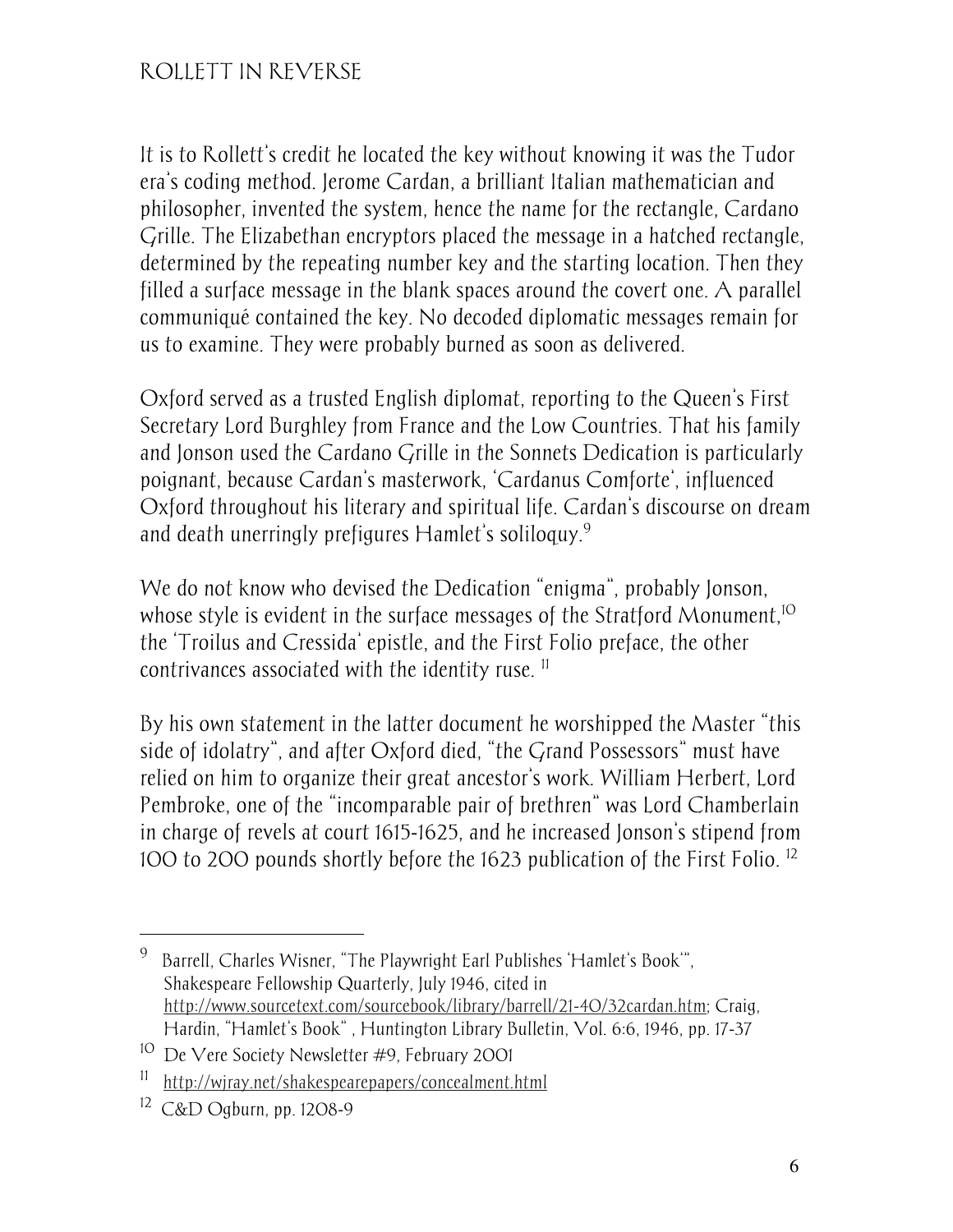| is a cipher to<br>identify the author |   |   |  |  |   |  |  |  |  |   |
|---------------------------------------|---|---|--|--|---|--|--|--|--|---|
| A                                     |   | е |  |  |   |  |  |  |  | e |
|                                       |   |   |  |  | n |  |  |  |  |   |
| e                                     | а |   |  |  |   |  |  |  |  |   |

'Troilus and Cressida' epistle headline

A Never Writer, to an Ever Reader. News. AN vere Writer, to an vEre Reader. News.

As an overlooked bit of evidence, the headlining words of 'Troilus and Cressida's epistle reveal, with the rearrangement of a few letters, the name of the author who has departed but yet brings news. 'A Never Writer, to an Ever Reader. News' becomes: 'AN ever [vere] Writer, to an Ever [vEre] Reader, News.' Put into a Cardano Grille as a three by eleven rectangle, including punctuation, this verbiage produces the author's identity two more ways, both vertical: E[arl] O[xford] Vear and simply E vere. The epistle is usually relegated to the appendices of most editions and is rarely a topic of discourse. One suspects that this continues the status quo preference for a non-controversial author of the canon, typified by Winston Churchill's saying that he didn't like to have his myths tampered with.

# II Rollett's Reversal

So significant a literary discovery never got its due, in part because in the last paragraph of Rollett's essay in The Oxfordian, Vol. II,1999, p. 73, he wrote: "In conclusion, I would like to suggest (no more) that the mysterious Dedication to Shake-speare's Sonnets is a masterpiece of cryptography…" The "no more" belies or betrays the statement it modifies; or else he meant that once solved, the code is no longer a masterpiece. In either case it was a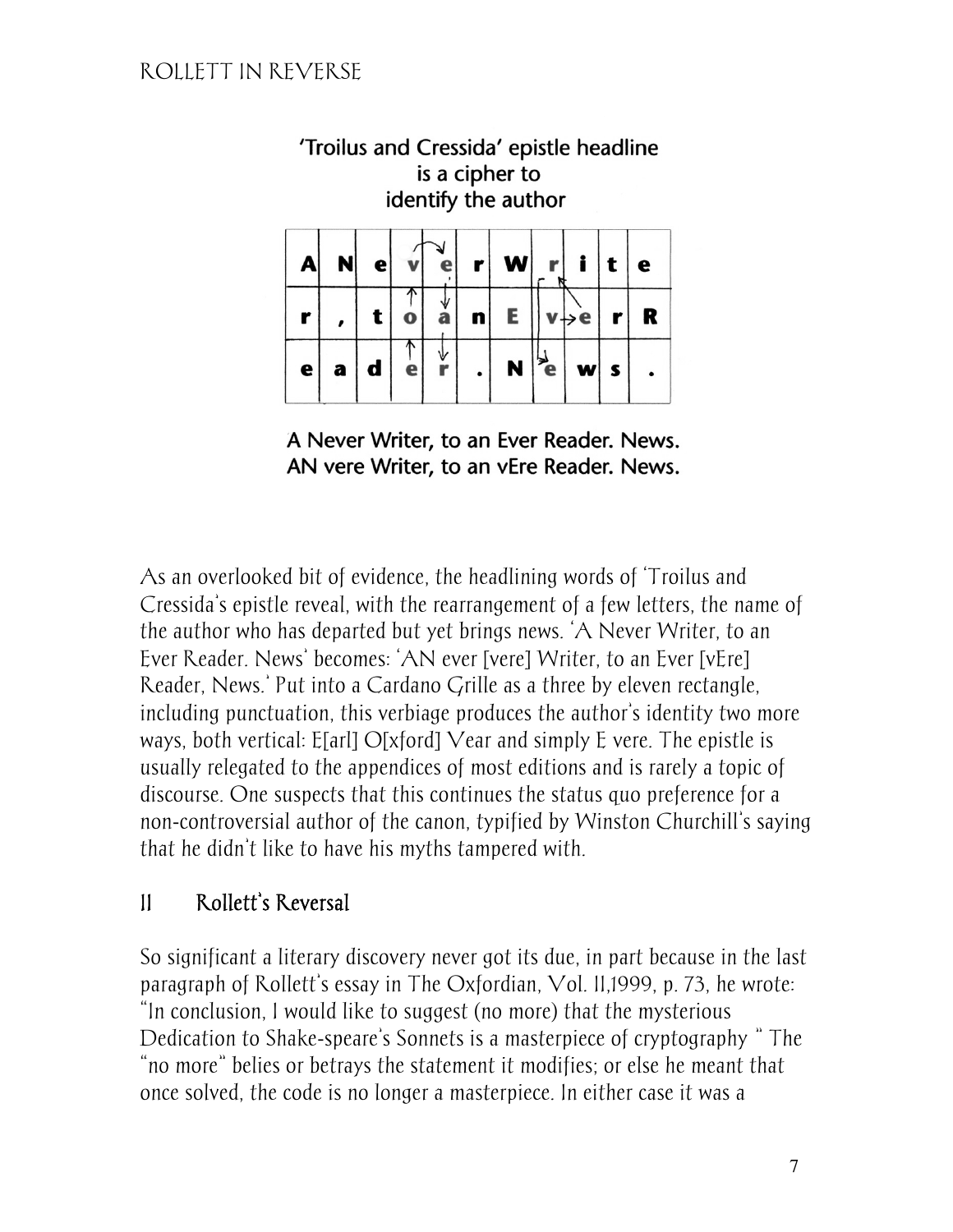$\overline{a}$ 

dubious remark, and Rollett expressed yet more reservations when the essay appeared in *Great Oxford*.<sup>13</sup>

There he wrote a self-defeating postscript. His first reservation was that, though the odds against failure were infinitesimally small, there was still a chance of it meaning the cipher itself could have been mere chance. Further, he felt that there isn't much difference between a 3,000-1 and a 3 million-1 chance of failure. He stated that the lack of a verb in the message brings doubt upon the cipher's validity. He followed these assertions with another, that Elizabethan cryptography wasn't capable of so complicated a key as 6-2- 4 intervals between meaningful words.

It is astounding when a discoverer retracts what he has just proven and presents capricious arguments instead. We take his arguments in turn. First, denigrating high odds is an illogical bias. Heightened odds of success by a factor of 1,000 simply advances the probability. Furthermore the use of any ordinary language cipher radically reduces randomness because it requires meaningfulness on two levels. The odds of success approach certainty when the combinations produce recognizable units. This is validity that doesn't need or rely on ancillary mathematical calculations. In such a case, the mathematical terms simply provide a quantitative metaphor. By either evaluative method, specific intentionality achieved incontrovertible results.

Second, the validity of the Dedication's coded statement, "These sonnets all by Vere [Ever]", cannot be discounted for lack of a verb, because the verb is implied and thus meaningful without its use. The unmistakable meaning is: "These sonnets  $ARE$  all by  $Vere$ ". Rollett appears to discount the decryption based on a post facto arbitrary rule, that all encoded communications must have a verb. Grammatical meaning usually does call for a verb, and this lies behind the Friedmans' rule, except in the case of an identity statement, where one factor equals the other. Literalist grammar rules have no veto power over that obvious a message.

Lastly, the assertion that the code so evident in Rollett's discovery could not

<sup>&</sup>lt;sup>13</sup> *Great Oxford*, Richard Malim, gen. ed., Parapress Ltd., Tunbridge Wells UK, 2004, pp. 253-66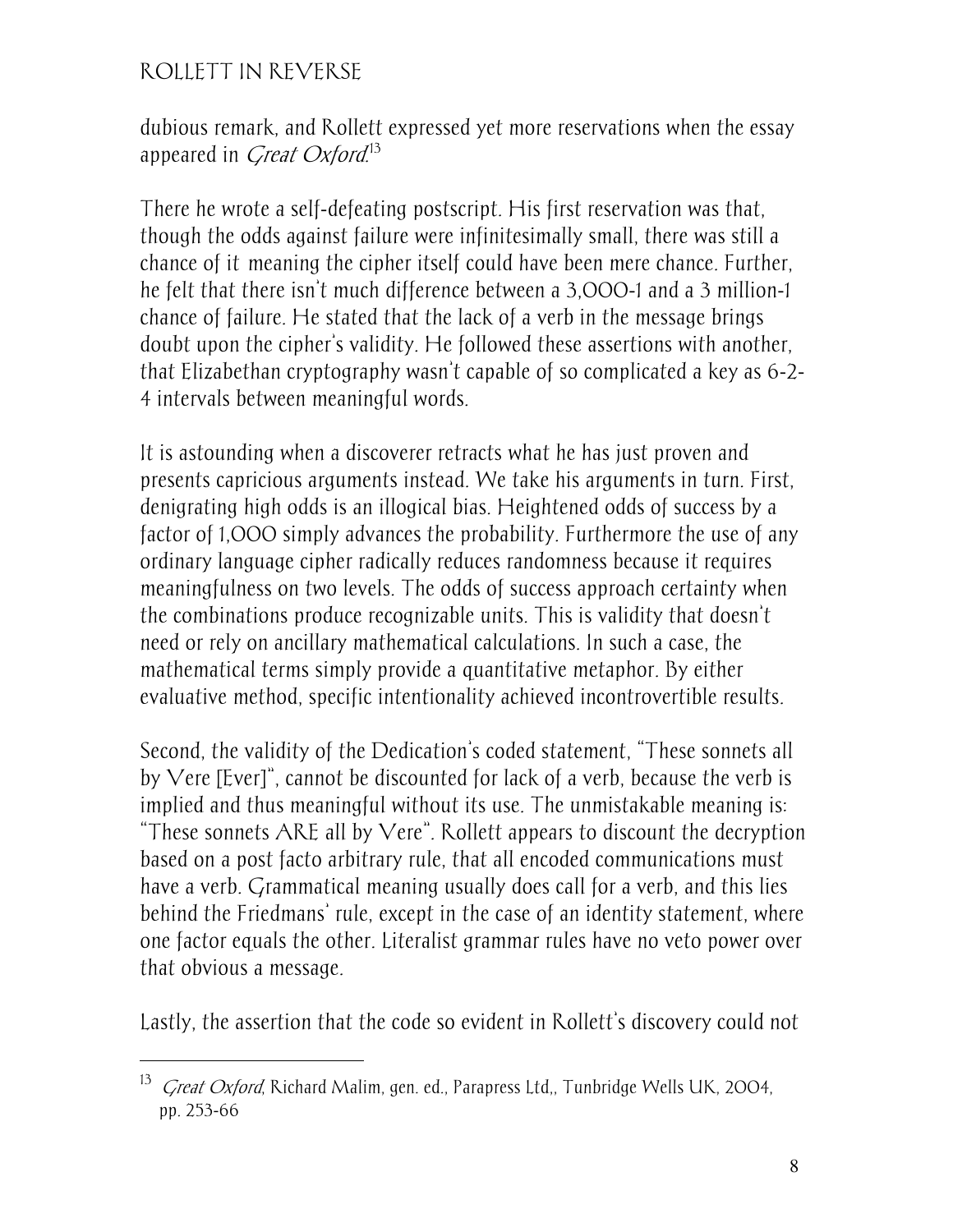have existed in the era when it was written, has no basis either in logic or history. The prima facie proof for the code is the fact itself, the Dedication page of the Sonnets. The code system existed and it was applied from the diplomatic to the literary field. That we have no equivalently complex messages on record can be easily explained by the secret nature of the messages themselves. They weren't written to be preserved. This was.

The interesting question is, was the Dedication page decoded and that solution written down by anyone before Rollett? To our knowledge, it was not. This is fateful. Vere's artistic identity became a casualty of time. After 1700, only confused rumors remained of the Oxford/Wriothesley/Shake-Speare history. "[O]f course, this [authorship] concealment has extended through the ages, proliferated over time, and become the inherited paradigm for every succeeding generation."<sup>14</sup>

# III Rollett Receding from the Oxfordian Continent

Rollett continued his minor apostasy with successive articles published by the De Vere Society Newsletter (June, October 2007) towit: "I find myself in the somewhat unenviable position of placing before members of the Society evidence which tells strongly against Oxford as the real Shakespeare." <sup>15</sup>

His first reason to doubt Oxford as Shakespeare lay, not in a counter-proof against the Sonnets' decryption he himself had made, but in the observation that the first seventeen Sonnets did not mention or emphasize the lady whom Southampton (Henry Wriothesley) should marry. She was Elizabeth de Vere, Oxford's daughter and William Cecil Lord Burghley's grand-daughter, Burghley being Elizabeth I's First Secretary. The syllogism runs as follows: a father poetically proposing marriage between Southampton and a maiden would mention her; but the Sonnets' author did not mention Elizabeth de Vere; therefore her father Oxford did not write Shake-Speare's marriage Sonnets.

<sup>&</sup>lt;sup>14</sup> Roper, *Creat Oxford*, p.149

<sup>15</sup> De Vere Society Newsletter, June 2007, p. 17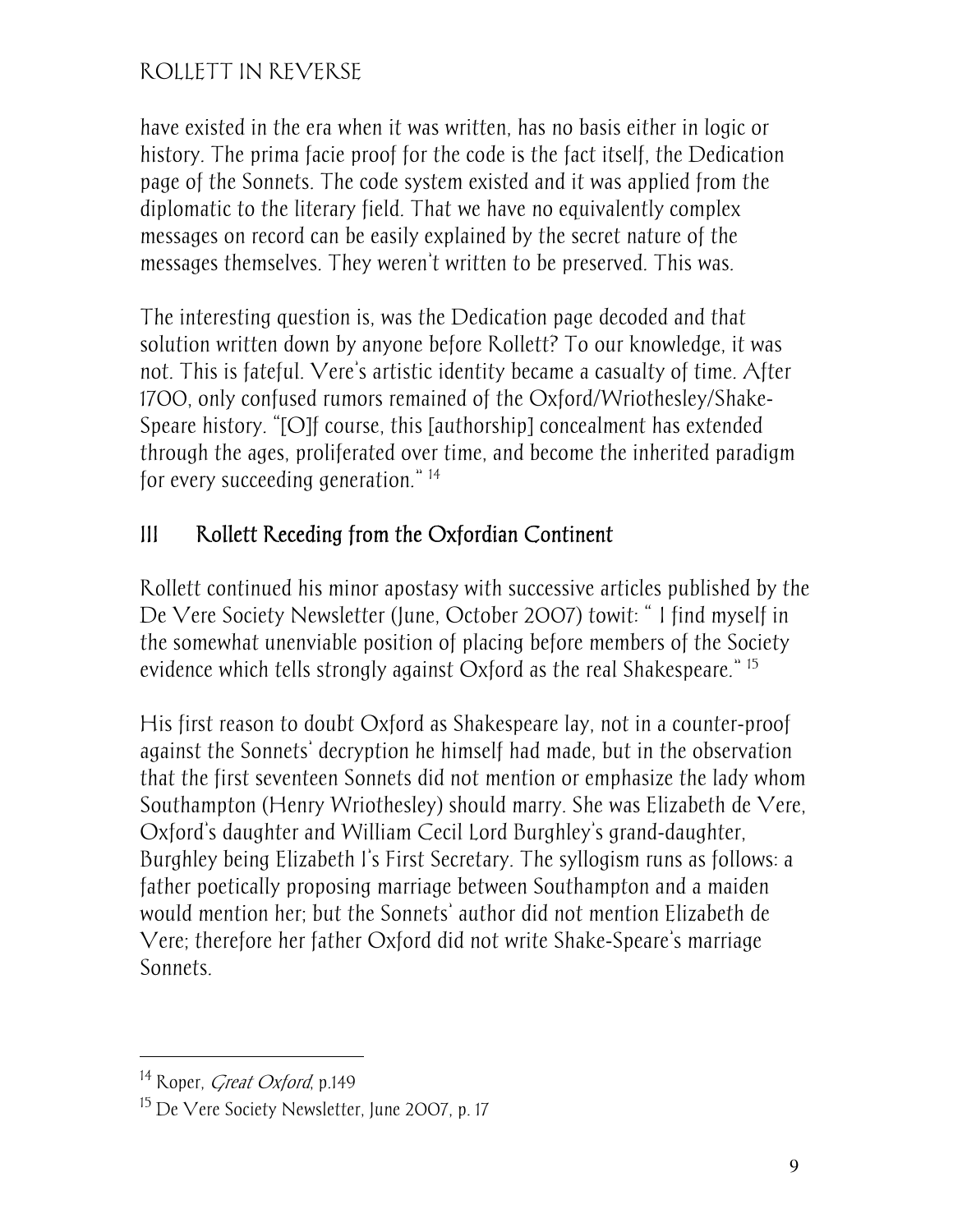Rollett secondly questioned Sonnet 125. He concentrated on the initial rhetorical question, "Wer't ought to me I bore the canopy, / With my extern the outward honoring, / Or layd great bases for eternitie, / Which proves more short than wast or ruining?" (1609 quarto quoted by Rollett)

His interpretation saw this as a subjunctive phrase, meaning "Would it have meant anything to me if I had borne the canopy?" In addition to considering the line pure hypothesis and non-identifying, he felt that Oxford "was too high a status to carry the pole of a canopy in a [royal] procession and not being a Knight of the Garter would not have been eligible to carry the canopy over the anointing of the sovereign James I."

Further, "it is inconceivable that Oxford ever carried or would have carried or would have aspired to carry [a pole of] the canopy over Queen Elizabeth or King James on any occasion He could therefore never have written about himself, 'Wer't ought to me I bore the canopy?' Any Oxfordian interpretation of Sonnet 125 must take this on board."

The upshot from Rollett is that the author of this Sonnet must have been a "person of middle rank, not Oxford," or that Oxford poetically licensed himself to the pretense. Rollett did not carry out the logic of this statement, which is that if Oxford didn't write Sonnet 125, neither did he write any other Sonnet in the book. They are all by the same hand. He was then in the position of finding a rationale for someone else to be writing the poems—and having done so. The prospect became too much to take on and still make sense.

To explain the "suborned Informer" phrase ending Sonnet 125, for instance, Rollett hypothesized that Southampton was betrayed by his enemies, who framed him with an accomplice [the informer]. To explain Sonnet 124's "thralled discontent", again against Southampton, he suggested members of the Bye plot. "Fortune's bastard" in Sonnet 124 was tied to Robert Dudley, who had a legitimacy hearing shortly before Oxford died. Since Oxford couldn't have written Sonnet 124 in the two days after the hearing and before his death, therefore he was ruled out as author of this Sonnet as well.

I comment on these explanations below and try to find in them an alternative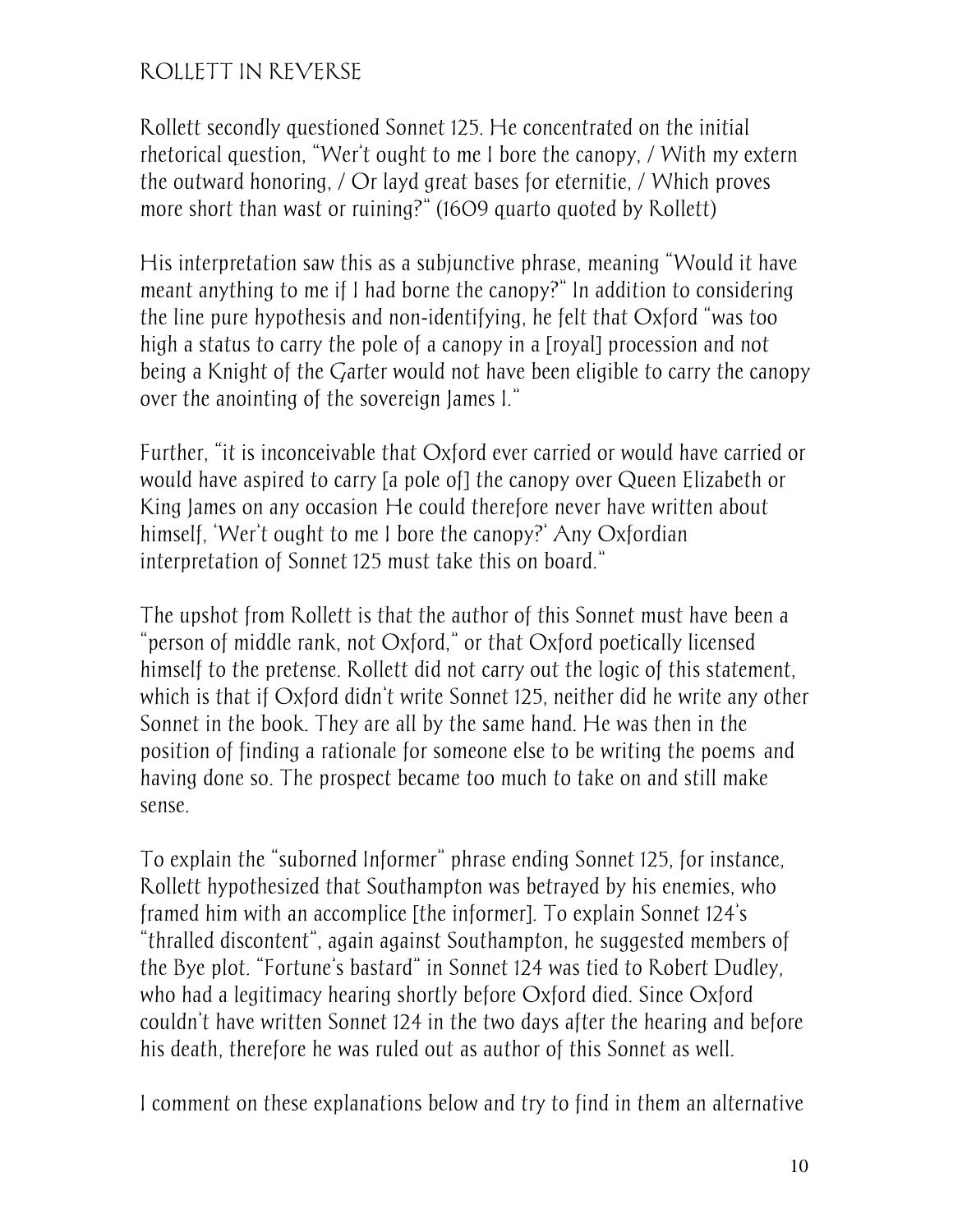to Rollett's previous position, that Oxford wrote the Sonnets under a pseudonym.

### IV The Marriage Sonnets and Elizabeth de Vere

Given that Rollett has residual credibility from his remarkable code discovery, his insupportable reasoning should not pass without comment.

Judging the first seventeen "marriage" sonnets as not Oxfordian, based on the fact that "Oxford's daughter is not in the frame", starts from a dubious assumption, that Oxford could/would/should have included his daughter in the poems, and follows on to a faulty conclusion, he didn't write them. The immediate riposte is why might NOT Oxford have wanted to mention his daughter Elizabeth in effect pimp her to tradition for the satisfaction of onlookers far in the future?

There are reasons we could list: that it was a political marriage to strengthen Southampton's succession to the monarchy; that Oxford had doubted Elizabeth de Vere's legitimacy, and poetry about her might stir controversy; that the purpose of the marriage sonnets was to encourage the heir to marry and produce heirs, not extol the bride; that general knowledge about Southampton being Oxford's son presented reason for poetic discretion.

On the one hand Rollett suggested no particular poet similarly situated who met his fiat to mention the daughter if Oxford didn't, and on the other, he did not admit whoever that was, wrote the marriage sonnets without praising the bride. This leaves us with the non sequitur that the daughter would have been in Oxford's sonnets if he really wrote them. The implied question of author identity is left unaddressed despite the preponderance of evidence in Oxford's direction. Indeed, Rollett simply asserts that Oxford—who did have a daughter almost affianced to Southampton then, and who did write "sugr'd sonnets" on the topic of increase to the prospective groom, poems that were contemporaneously famous nevertheless was not the author. The argument collapses into its contradictions.

The empirical fact is Oxford didn't (mis)use Elizabeth de Vere and produced a suite of poems both fatherly and immortal, which served as the preamble to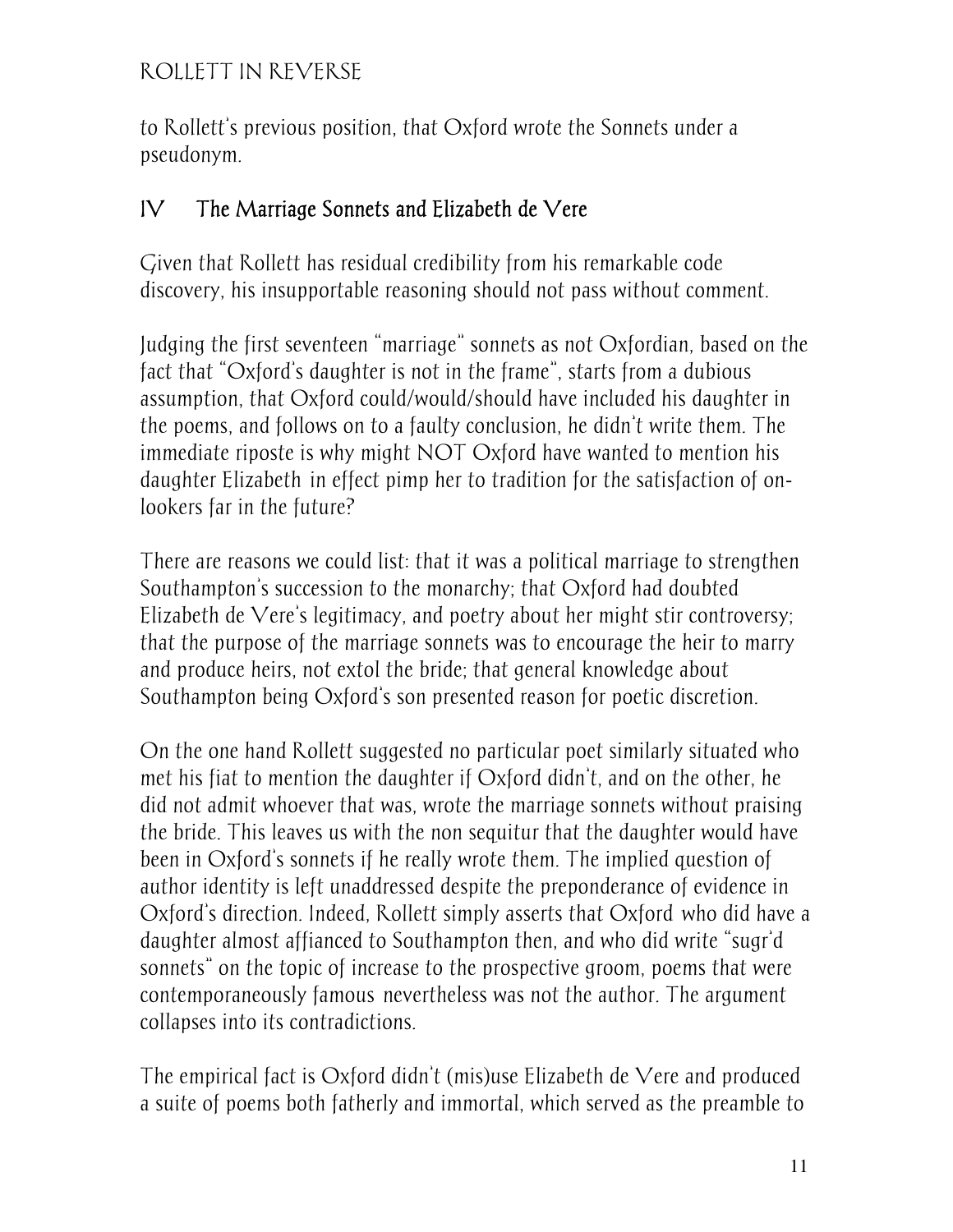-

a highly complex work of history. Its purpose as a royal family chronicle has still not received widespread recognition. Hank Whittemore's The Monument offers the most detailed theory tying the poems to historical events. But there were ample indications in the 1590's that Southampton figured into the succession crisis as the child of Elizabeth I and Oxford. Thomas Nashe's "Choice of Valentines" captured the contemporaneous understanding of the principals:

Pardon sweet flower of matchless poetry And fairest bud that red rose ever bore... Ne blame my verse of loose unchastity For painting forth the things that hidden are

The loaded language of wRiOtheSlEy (ROSE) being the "flower" connected to "matchless poetry" (Oxford) and "fairest" (to rhyme with Verest, i.e., truest) "bud" of the Elizabethan red rose, has enough allusions to the Vere anagram, to forth/fourth (deVierde, a de Vere anagram, is 'fourth' in Dutch) and bore (a homonym of the Vere crest animal the boar), plus the Queen's characteristic red-rose Lancaster symbolism—to show there was no rumor of Southampton's lineage. It was known truth.

Southampton was the butterfly in a golden cocoon. He received inexplicable royal favor. He was discussed as a candidate in 1593 for Knight of the Garter at nineteen, unheard of outside the monarch's blood family. But both Elizabeth and Oxford had been scandalized by accusations of illegitimacy, and Southampton was reputedly born a bastard.<sup>16</sup> This was a level of scandal sufficient to embarrass a nation permanently. The Oxford dynasty ended still borne.

Hence any close connection between the aristocrat-writer Oxford and the national literary hero aka Shake-Speare was a consummation English governance devoutly did not wish. The anonymous narrator told the whole tale in the Sonnets, which seems to minutely parallel the aristocrat's life and loyalties.

<sup>&</sup>lt;sup>16</sup> Sears, Elisabeth, *Shakespeare and the Tudor Rose*, Meadow Geese Press, Marshfield Hills Massachusetts, 2003, p.17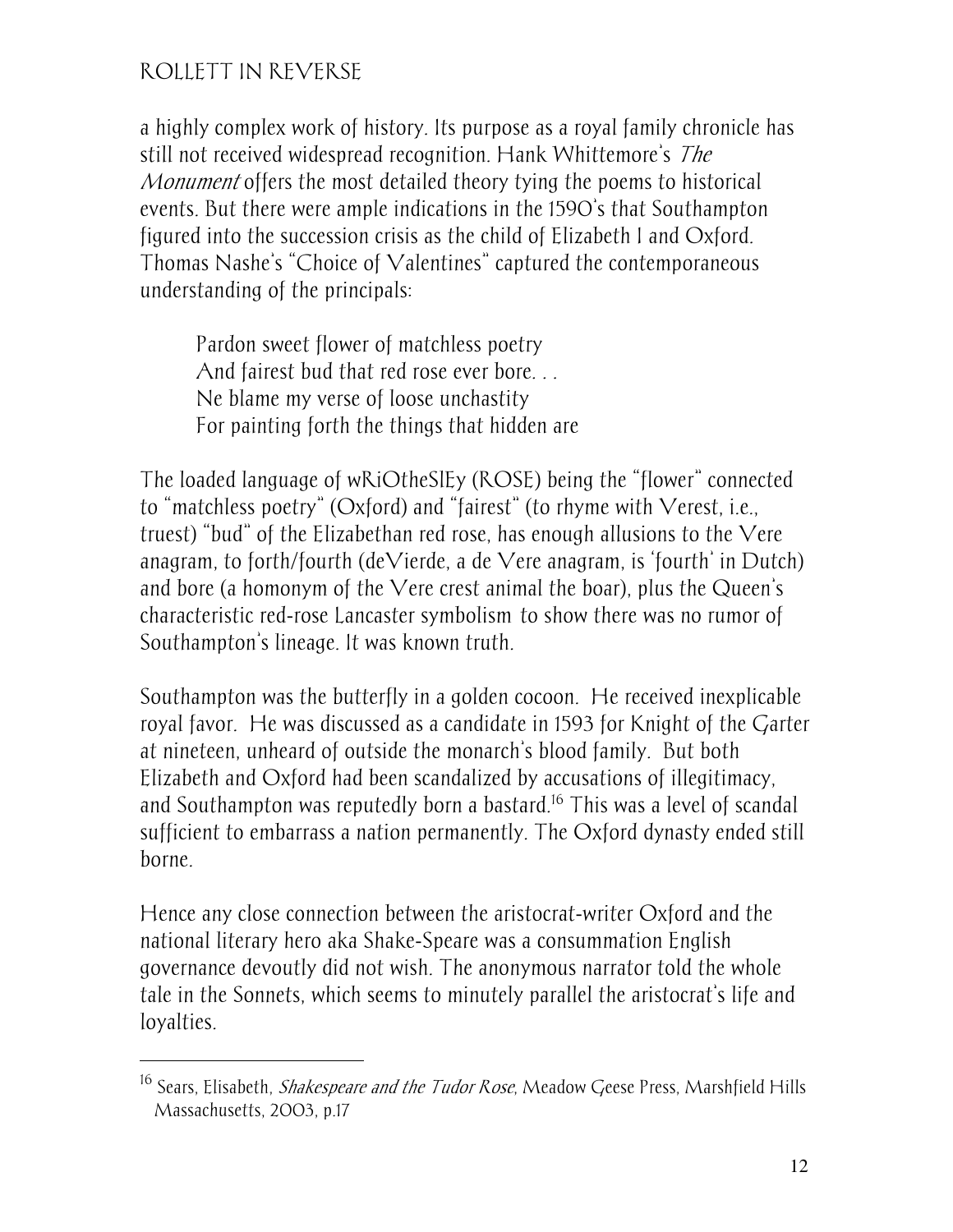Sonnet 33 intimates the birth of the saga: "Even so MY SUN one early morn did shine." In Latin, morn is *sub lucem*, toward light. My sun implies My royal son. 'Early' is anagramic to 'real' in the Spanish idiom, real del Rey, idiomatically the royal or one true King. The full line evokes the poignant message, 'Even so MY SON THE ROYAL ONE TOWARD LIGHT did shine." A King was born. But Oxford was denied that 'sun', simultaneously his King and his own son. By what is expressed in the poem, the son would be denied his rightful Kingship as well: "Suns of the world may stain [be obscured] when heavens sun staineth' [is obscured]. At the ending couplet, Oxford left no doubt of whom he wrote: the letters for 'Wriothesley' are embedded as an anagram in the thirteenth line, signing to posterity what Time and Fortune have hidden.

Rollett's arbitrary claim that Oxford had nothing to do with the first seventeen Sonnets is a microcosm of the entire authorship dispute. In foreclosing a direction of inquiry bursting with evidence, he substantially submitted to the prevailing doctrinal denial. That position does not so much fail to reason, as refuse to reason in full. It is a conscious or unconscious aversion to pursue the truth if the truth involves uncomfortable new information. For a linguistic example,"fresh" is used sparingly in the Sonnets, but it communicates much more than adjectival inference. Fresh in Dutch is vers, homonymic to Vere, as is verres, Latin for boar; and ver French for worm. To find these puns in the works, one must be willing to permit the possibility of motives to make them. Avoiding an author's self-referring puns and cues amounts to avoiding the author himself.

#### V Sonnet 125

Were't aught to me I bore the canopy, With my extern the outward honouring, Or laid great bases for eternity, Which prove more short than waste or ruining? Have I not seen dwellers on form and favour Lose all and more by paying too much rent, For compound sweet forgoing simple savour, Pitiful thrivers, in their gazing spent?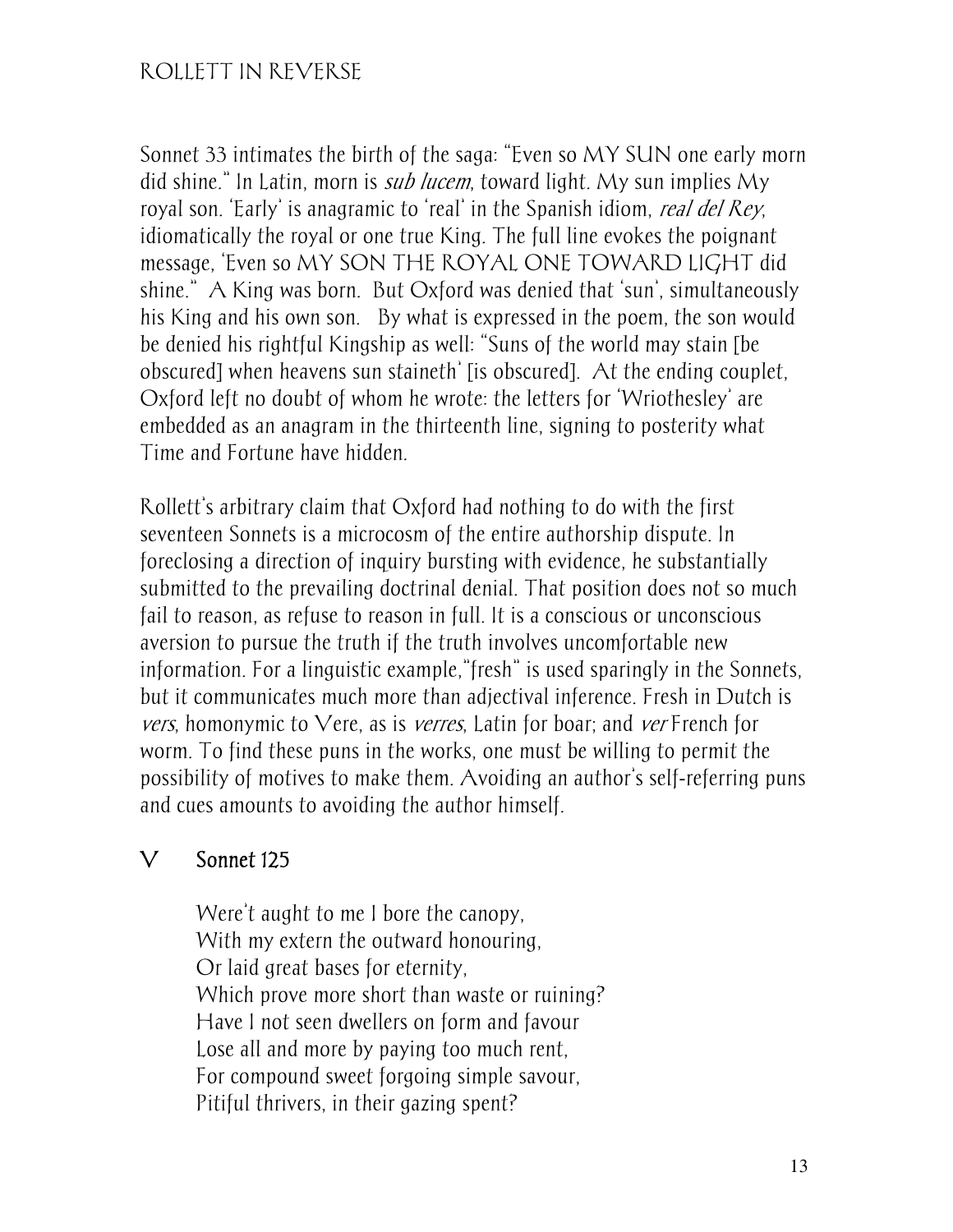$\overline{a}$ 

No; let me be obsequious in thy heart, And take thou my oblation, poor but free, Which is not mix'd with seconds, knows no art, But mutual render, only me for thee, Hence, thou suborn'd informer! A true soul When most impeach'd stands least in thy control.

Rollett's argument against Oxford as author of this Sonnet turns on the question of who did or didn't carry a pole of the canopy. Ceremonial procession in the English monarchy is not mere portage, and the word 'bear' is not limited to fardel bearing. Nevertheless Rollett delimited the meaning of the term and thus threw doubt on the extensive literature proving that Oxford was an integral, honored, hereditary fixture in any royal triumphal event of his time, a primary function of which was to participate ceremonially 'bearing' [conveying] the canopy toward the altar or throne.

Like the other nobles involved, he witnessed, he accompanied, he guarded in honor, he forwarded the procession of the canopy without and the office of majesty within. In sum, he bore the canopy onward, whether proceeding in front or to the side, indoors or out, on horseback and on foot, with or without the Sword of State.<sup>17</sup>

To indicate the inaccuracy of Rollett's attenuated concept concerning who bore the canopy in a royal ritual procession, here is a contemporaneous description of the November 24, 1588 solemn thanksgiving, wherein Oxford was to the left of Elizabeth's chariot and the Earl of Shrewsbury to the right,

<sup>&</sup>lt;sup>17</sup> Ward, B.M., *The Seventeenth Earl of Oxford 1550-1604*, John Murray, London, 1928 facsimile Kennikat Press, Port Washington NY, Ruth Loyd Miller, editor, p. 293 en passim; Sears p. 75 en passim; Stritmatter, Roger, Edward de Vere's Geneva Bible, Oxenford Press, Northampton Massachusetts, 2003, pp. 122-5; C & D Ogburn p. 779; Rendall, Gerard H., Shakespeare Sonnets and Edward De Vere, John Murray. London, 1930, pp. 277-9; Barrell, Charles Wisner, "Newly Discovered Oxford-Shakespeare Pictorial Evidence", The Shakespeare Fellowship Quarterly, April 1944 cited in http://www.sourcetext.com/sourcebook/library/barrell/21-40/22pictoral.htm); D'Ewes, Sir Symonds, Complete Journal of the House of Lords and House of Commons Throughout the Whole Reign of Queen Elizabeth of Glorious Memory, (1693) cited in Shakespeare Authorship Sourcebook, http://www.sourcetext.com/sourcebook/library/barrell/21-40/22.htm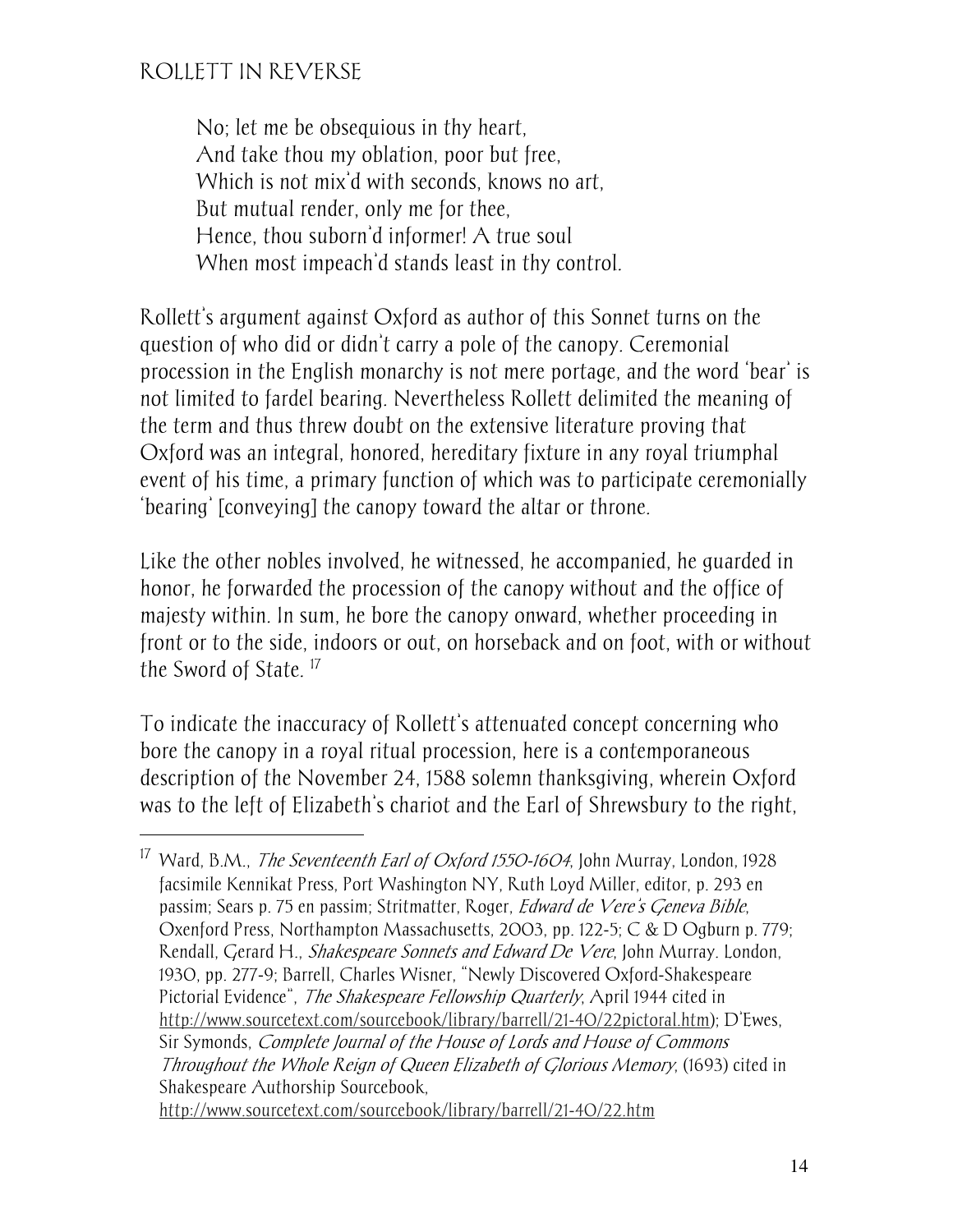with the Sword of State borne between by Lord Marquess Earl of Winchester:

And after by two noblemen along the church was led, With a gold canopy carried o'er her head.<sup>18</sup>

The "after" means after the ceremony was transferred from outdoors to St. Paul's. The "two noblemen" in the lead could not be just any two, but had to be the most noble available, Oxford and Shrewsbury. At that point:

[T]here can be little doubt that they must have been the "two noblemen" who carried [sic] the golden Canopy over Her Majesty's head as she walked up the Nave of St. Paul's and took her seat in the Choir. Moreover, as Earl Marshall [Shrewsbury] and Lord Great Chamberlain [Oxford], they ranked as the two senior Earls in the realm; and the only holder of a title higher than that of Earl at this time was the Marquess of Winchester, who carried the Sword of State.<sup>19</sup>

This description by Ward Rollett felt was mistaken for reasons of protocol and he may be technically right on the issue of who carried the canopy. He wrote, "No member of the higher nobility (Viscounts, Earls, Marquesses, Dukes) is ever recorded as carrying a canopy over Queen Elizabeth or King James in a public procession, as far as I have been able to find out."  $^{20}$ Ward didn't think so.

Ward's overall account of the procedure as including Oxford is corroborated by an anonymous ballad of the occasion, partially quoted above. The procession order is plain not only in Ward's, but in  $\overline{C}$  &  $\overline{D}$  Ogburn's, Rendall's, and Elisabeth Sears' descriptions. In contrast, Rollett has ruled that Oxford's only bearing witness in the canopy progress, but not a pole, conclusively removes him from being the author of the "Were't aught to me" sonnet.

-

<sup>18</sup> C & D Ogburn, p. 778

<sup>19</sup> Ward, pp. 293-5

<sup>20</sup> De Vere Society Newletter, June 2007, p. 18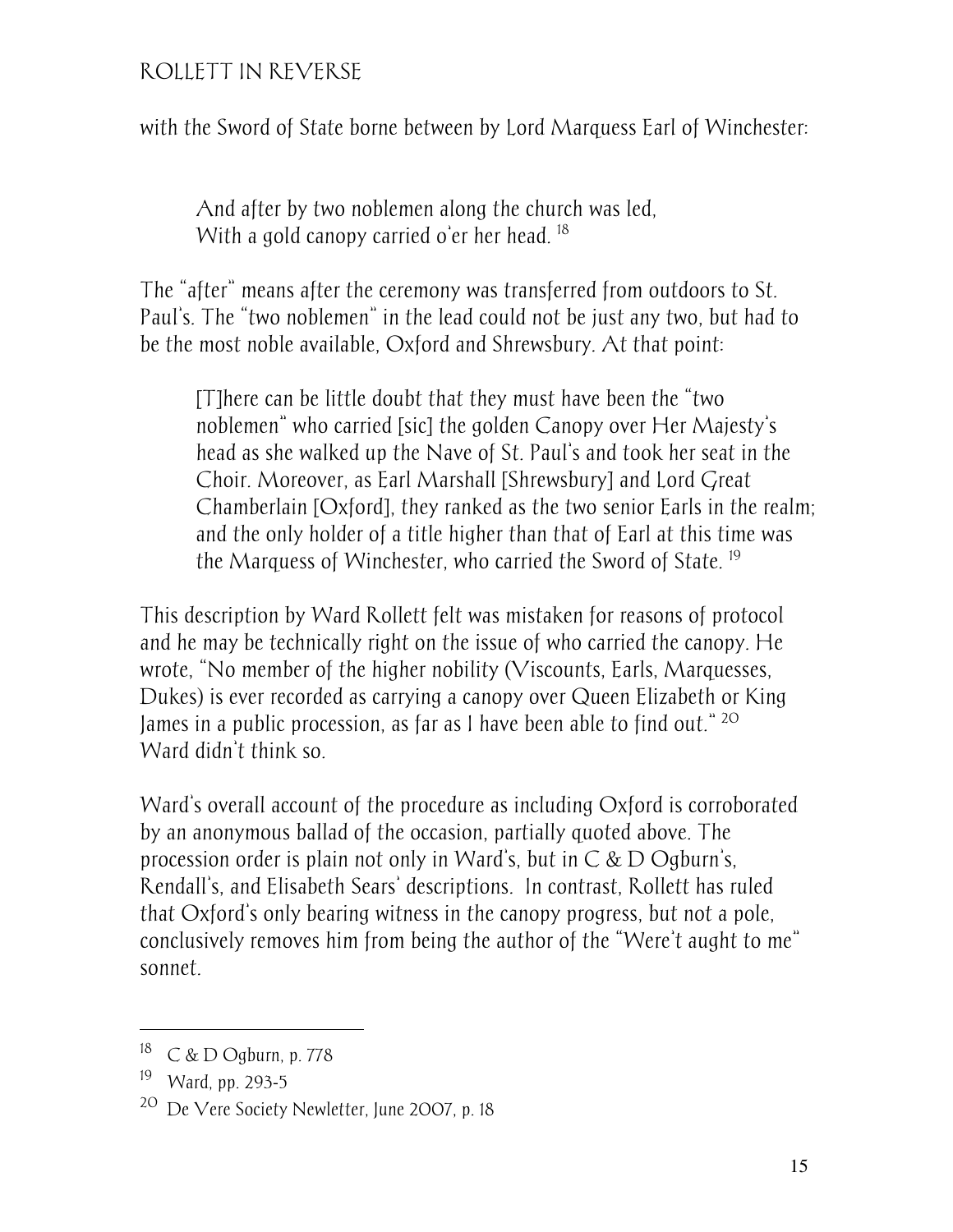$\overline{a}$ 

No arbitrary grammatical usage of the verb 'bear', to exclude the symbolic 'bear witness' and to mean only literally 'bearing' a canopy pole, can discount Oxford's theocratic service or remove his authoring a confessionally explicit poetic testimony regarding it. He confessed he was "a hater of ceremonies". 21 But his alienation from court-life never affected his homage or sacraments. Sonnet 125 plainly mentions them.

The semantic confusion about Sonnet 125 begins with the difficult first line, difficult in its structure and also in its reference. We are accustomed to think that "Were't aught to me I bore the canopy, / With my extern the outward honouring," means not the rhetorical, "was it NOTHING to me I bore the canopy", but, "would it be  $\triangle NYTHING$  to me if I bore the canopy?" The subject matter of the Sonnet becomes confusing once we fix on the latter. (Rollett's 'ought' and most editions' 'aught' were interchangeable spellings in 1600, so that isn't a factor.) Our impulse is to wonder if the author valued bearing the canopy at all if he has to ask someone else about it. However, in my view, 'aught' as 'anything' is a fundamental mis-definition of the now archaic term 'aught' that trips up understanding the very straight-forward and heart-felt poem. Once the text is clarified, the only excuse not to understand it is that it clearly includes who the Sonnets' author was.

We can benefit from Supreme Court Justice John Paul Stevens's advice on evaluating evidence in Shakespeare,<sup>22</sup> to wit: Read the statute. Read the whole statute. Read it in its contemporary context. Read the legislative history [i.e., what is behind it]. Use common sense.

Applying that standard, we gain by reading the whole poem instead of isolating one line. Sonnet 125 as a unit juxtaposes chivalric honor versus courtier pretense and gain. It is a tableau of the medieval ethos vanishing in the new barbarism. The individual lines serve that theme.

Another means of understanding Sonnet 125 is by way of the author's

<sup>&</sup>lt;sup>21</sup> Letters and Poems of Edward, Earl of Oxford, Katherine Chiljan, ed., privately published, SF, 1998, p. 66

<sup>22</sup> Stevens. John Paul, "The Shakespeare Canon of Statutory Construction", U. of Pennsylvania Law Review, V. 140, No. 4, April l992, pp.1373-87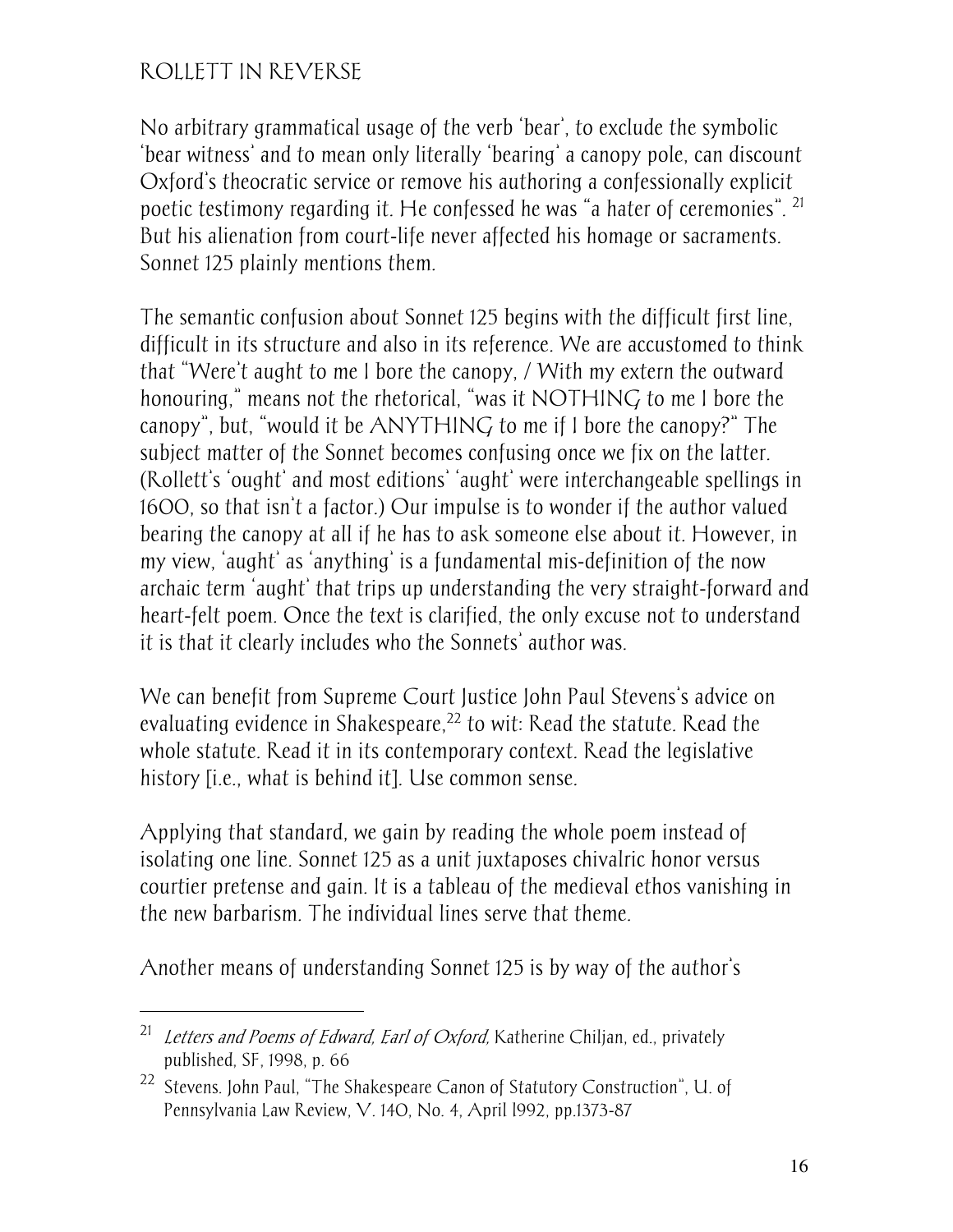language background. Latin was the language of the educated. We get etymological insight if we seek the Latin meaning for the materiality concept implicit in the poem and then check to see if the English matches. The primary meaning for "res", denoting "thing" is "property, wealth"; and "in the plural is often scarcely distinguishable from goods, possessions." 23 "Res" is definitionally equivalent to 16<sup>th</sup> century Scottish-English "aught": "Possession; that which one possesses as his own; personal property".<sup>24</sup>

Rollett asserted that the OED definition of aught / ought pointed to "anything". Its first listed meaning though is not "anything". That is the secondary meaning, abstracted over time. Its primary meaning in the OED reads: "that which one possesses as his own, personal property". Accordingly, it was also part of a compound word of the time: aught-greedy, in our idiom, money-hungry or greedy for goods.<sup>25</sup>

It makes perfect sense semantically then for Oxford, so identified historically as integral to the feudal monarchy, if slurred, to have retorted, was it would it be gain and goods to me that I bore the canopy? It is a clear-cut rhetorical question that starts a litany in the eight-line argument. The answer in the sixline resolution is of course No.

Only Oxford could have written Sonnet 125's argument and resolution. The nobles about him couldn't. No commoner outside could have either without violating station and place, never mind the poetic genius involved. The Earls of Shrewsbury and Winchester weren't writers, nor the Knights of the Garter, nor the Barons of the Cinque Ports. None was privileged to offer oblations and obsequies as the writer was. All this subscribes the text of Sonnet 125, written in the first person singular by the man committed to his duties as Lord Great Chamberlain. He addressed his king and it is intentionally ambiguous who that was. The sonnet is complexly tragic since it would not be his "lovely" boy.

<sup>&</sup>lt;sup>23</sup> *Oxford Latin Dictionary*, A. Souter, ed., Clarendon Press at Oxford, UK, 1968, p. 1625

<sup>&</sup>lt;sup>24</sup> The Compact Oxford English Dictionary, C.T. Onions, ed., et al., Clarendon Press, Oxford, UK, 2nd Ed., 1991, p. 87:783

<sup>25</sup> OED, p. 87:783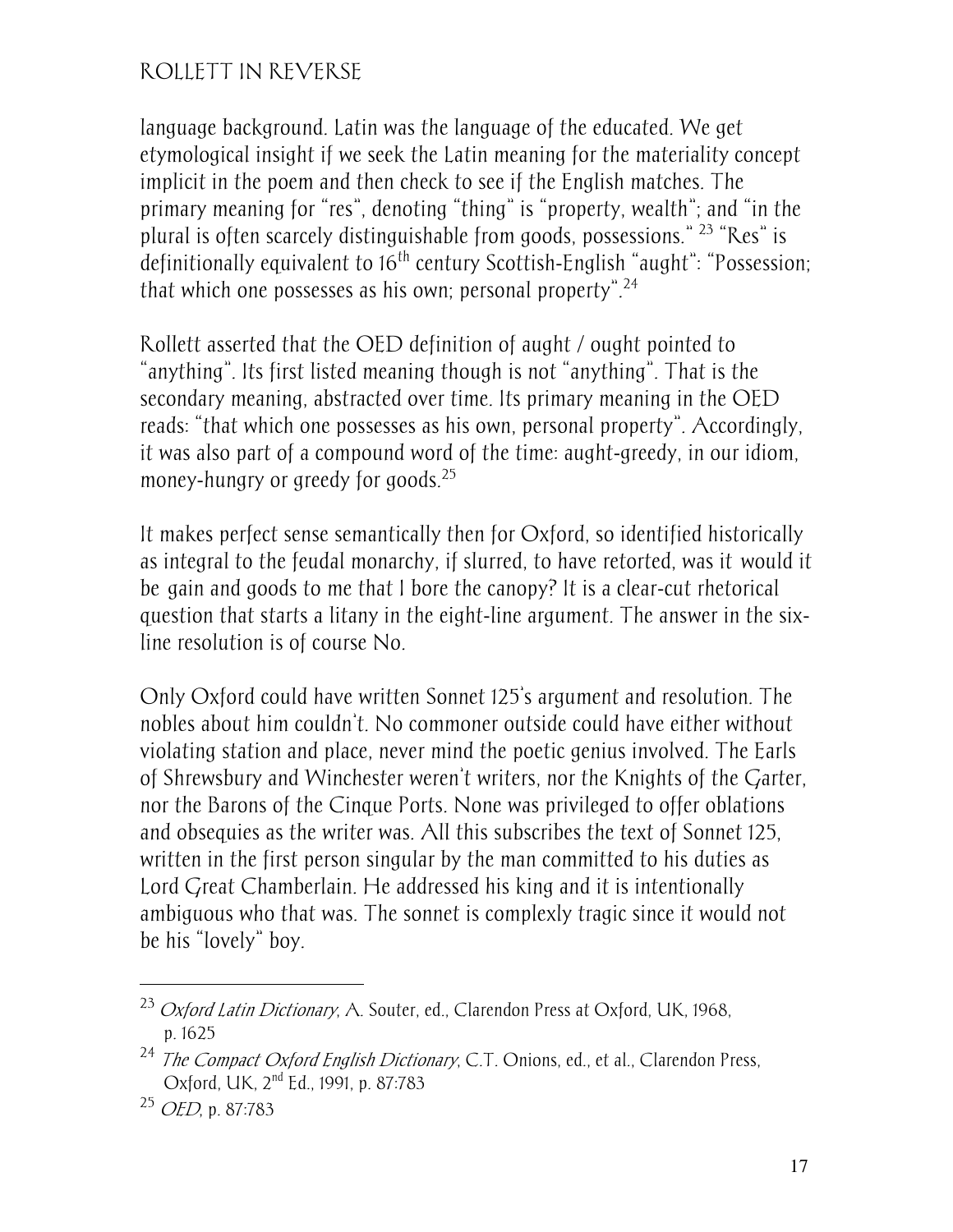In that context, the meaning of the line, 'Were't aught to me I bore the canopy' transforms from the aimless 'Would it be anything to me if I bore the canopy"' to: 'Were it for goods and gain that I bore the canopy?' The next lines follow in the same mood: ''Or laid great bases for eternity, / Which prove more short than waste or ruining?' He had bankrupted himself on explorations intended to bring wealth to England from the New World and diminished his patrimony producing plays to unite the English folk into a nation. Was that personal gain and goods?

We sense behind the argument a religious English aristocrat echoing Ecclesiastes' "All is vanity." He had gambled vast lands for the future ("laid great bases" meaning staked or wagered, not surveyed) and seen it all vanish; had seen courtiers living for place but losing their souls; had watched corrupted appetites, covetous seekers pitiful in their weakness. His No in the ninth line, echoes Sonnets 123's and 124's Noes in the first and fifth lines (a four-line spacing pattern). He affirmed his faith in a morally ordered universe. Opposing gain, he offered pure devotion, service true and generous, which if attacked by base souls was beyond their power to injure. Therefore, in the final couplet, the climax is biblical, get thee behind me, Satan: 'HENCE, thou suborn'd Informer!' whatever that power be in the new clock-driven calculating universe.

Rollett fundamentally mis-defined and misinterpreted this important Sonnet, running from its essence, that the Lord Great Chamberlain and the writer were one and the same man.

### VI Sonnet 126

O thou, my lovely boy, who in thy power Dost hold Time's fickle glass, his sickle hour; Who has by waning grown, and therein show'st Thy lovers withering as thy sweet self grow'st; If Nature, sovereign mistress over wrack, As thou goest onwards, still will pluck thee back, She keeps thee to this purpose, that her skill May time disgrace and wretched minutes kill. Yet fear her, O thou minion of her pleasure!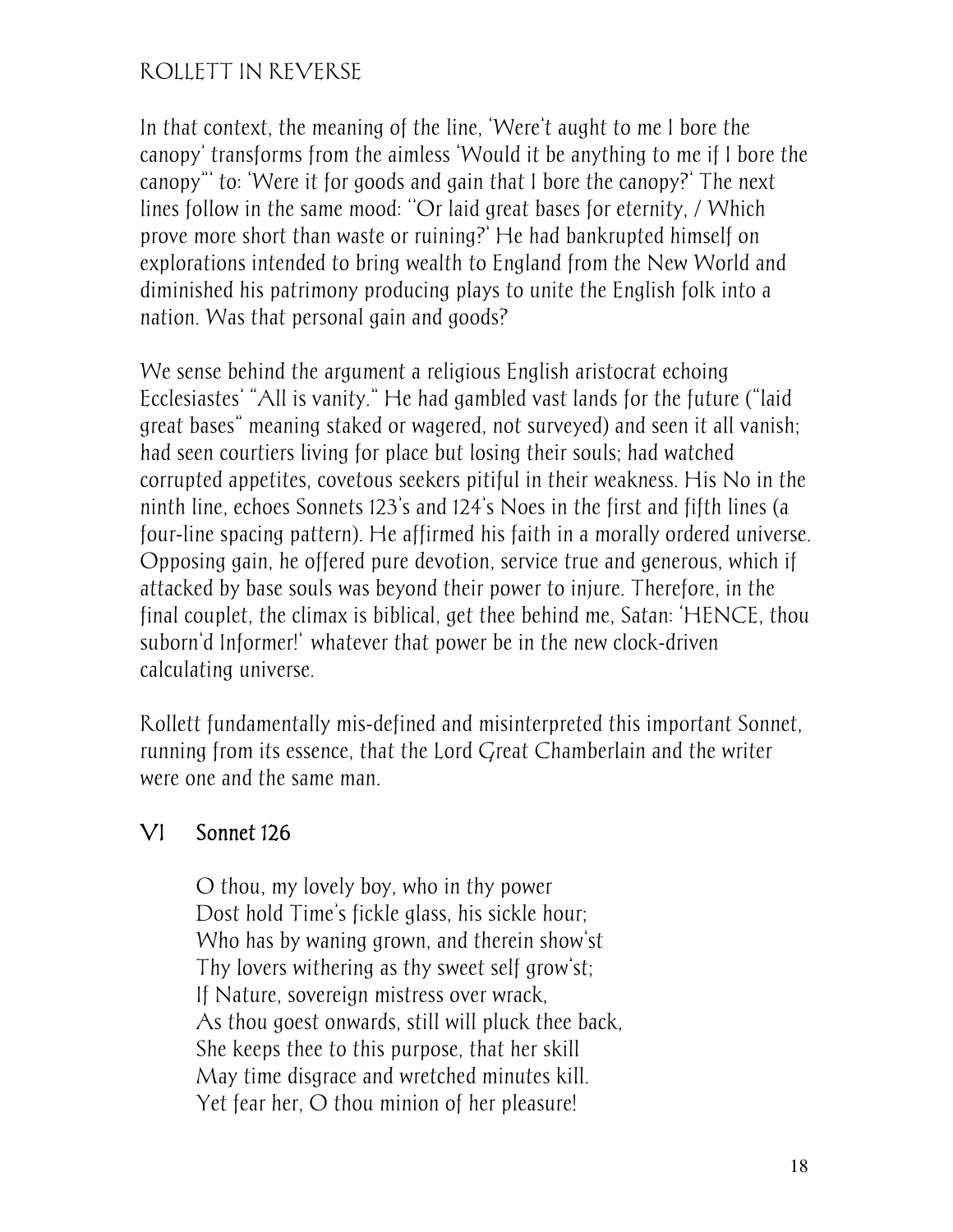She may detain, but not still keep, her treasure: Her audit, though delay'd, answer'd must be, And her quietus is to render thee.

Starting from no understanding of the context of the author, namely, at this late point, even who he was and to whom and why he spoke, Rollett could not comprehend Sonnet 126 either. It has nothing to do with Southampton's son, born the year after Oxford died, or the twisting of the Sonnet to suit a theory of Nature conquering all, as proposed in the June 2007 De Vere Society Newsletter.

Rollett's Sonnet 126 interpretation relied upon R.J.C. Wait's The Background to Shakespeare's Sonnets (Chatto & Windus 1972). That posited a concept of Nature's cycle enclosing the "lovely boy" theoretically Southampton's own son and not Oxford's, Southampton himself—whom Nature must some time claim as mortal like his father and forebears. Since Southampton's son was not born until 1605, and Rollett's interpretation dated the poem to after that point, Rollett got caught in a snare searching out an author who died between the son's birth and the printing of the Sonnets in 1609. The only poet he could ransack from history was Sir Edward Dyer, thus offering a non sequitur explanation of Shakespearean authorship capping a confused literary interpretation cluttered with inexplicably disconnected historical events.

But seen through the lens of Southampton being eclipsed as the kingdom's rightful heir, who must now reconcile himself to history's theft of his divine right, Sonnet 126 is an undaunted and loving envoi in his honor. True, he was not raised up to majesty in Time's history, but in the poem and Christ's higher kingdom, majesty shines within him. Kings are divine. By waning in history, he grows yet greater in the spiritual realm. Even if inscrutable Nature should restore his right, disgracing earthly history in the process, nevertheless Nature must also relinquish her hold on him, being herself a subject of Time:

If Nature, sovereign mistress over wrack, As thou goest onwards, still will pluck thee back, She keeps thee to this purpose, that her skill May time disgrace and wretched minutes kill. Yet fear her, O thou minion of her pleasure!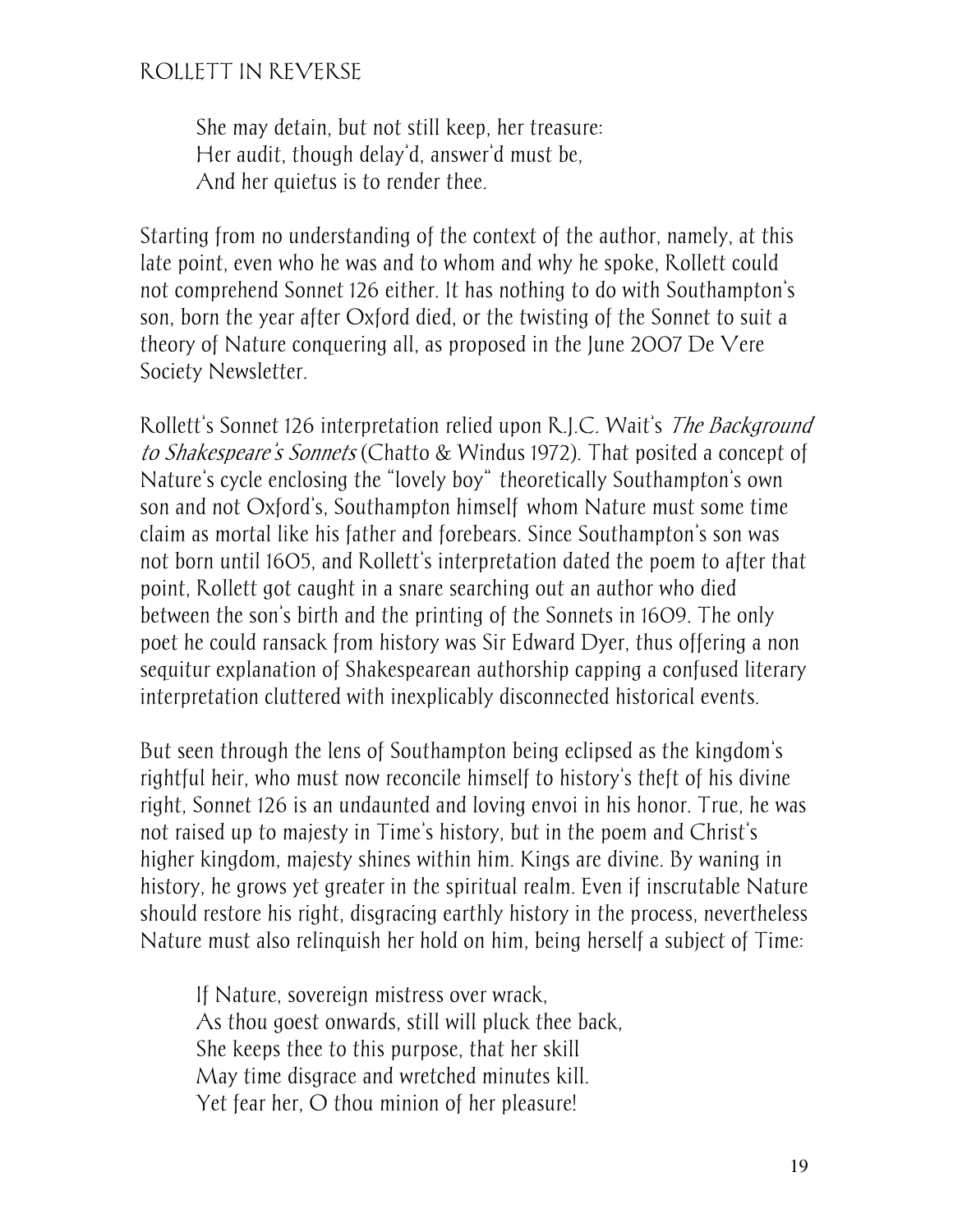She may detain, but not still keep, her treasure:

For the historical Moment his kingship was surrendered, its divinity never. In the temporal realm Southampton is made a sacrifice, to be redeemed in Heaven. The Christ archetype and perhaps that of another sacrificial rite, the ox, lie back of this profoundly accepting religious verse. Oxford sensed that Fate had decreed the loss to Nature, which explains the otherwise inexplicable line in Sonnet 33: "Suns of the world may stain [fall into shade] when Heaven's sun staineth."

Rendall noted importantly that Sonnet 126 is not a Sonnet at all but a canzonet of six couplets, an envoi.<sup>26</sup> It memorializes the end of something in my reading, the Henry IX monarchy; in the writer's soul perhaps, the surrender of deserved yet unbestowed Kingship. The Oxford dynasty of kings, invisible to history, became immortalized by its tragic gifted patriarch.

# VII The Power of a Poetic Monument

The twelve-line Sonnet 126 presents a clue about the structure of the entire work. We can't simply call the missing two lines an aberration and stop thinking. What other Sonnets differ from the iambic pentameter fourteen-line structure and why? In contrast to the shortened Sonnet 126, Sonnet 99 has fifteen lines. Sonnet 66 truncates rhyme and #145 shortens the countpattern from ten to eight beats per line, or 28 dropped spaces. As 4 times 7 equals 28, the length of the lunar month, this combination suggests the sex, even the identity of the poem's subject. Elizabeth represented Diana, Cynthia, the moon itself. The stylistic irregularities signal that the book was more than a succession of imaginary thoughts, but rather a conscious aesthetic design.

Alastair Fowler wrote a revolutionary monograph on Elizabethan triumphal forms, which broadens our understanding of the Sonnets. He suggested that 99, 126, and 145 the atypical Sonnets— are the left cornerstones of successively smaller pyramids from an initial base of ten Sonnets that start at 99 and lead to the peak of Sonnet 154. Sonnet 126 in particular cornerstones

<sup>26</sup> Rendall, p. 280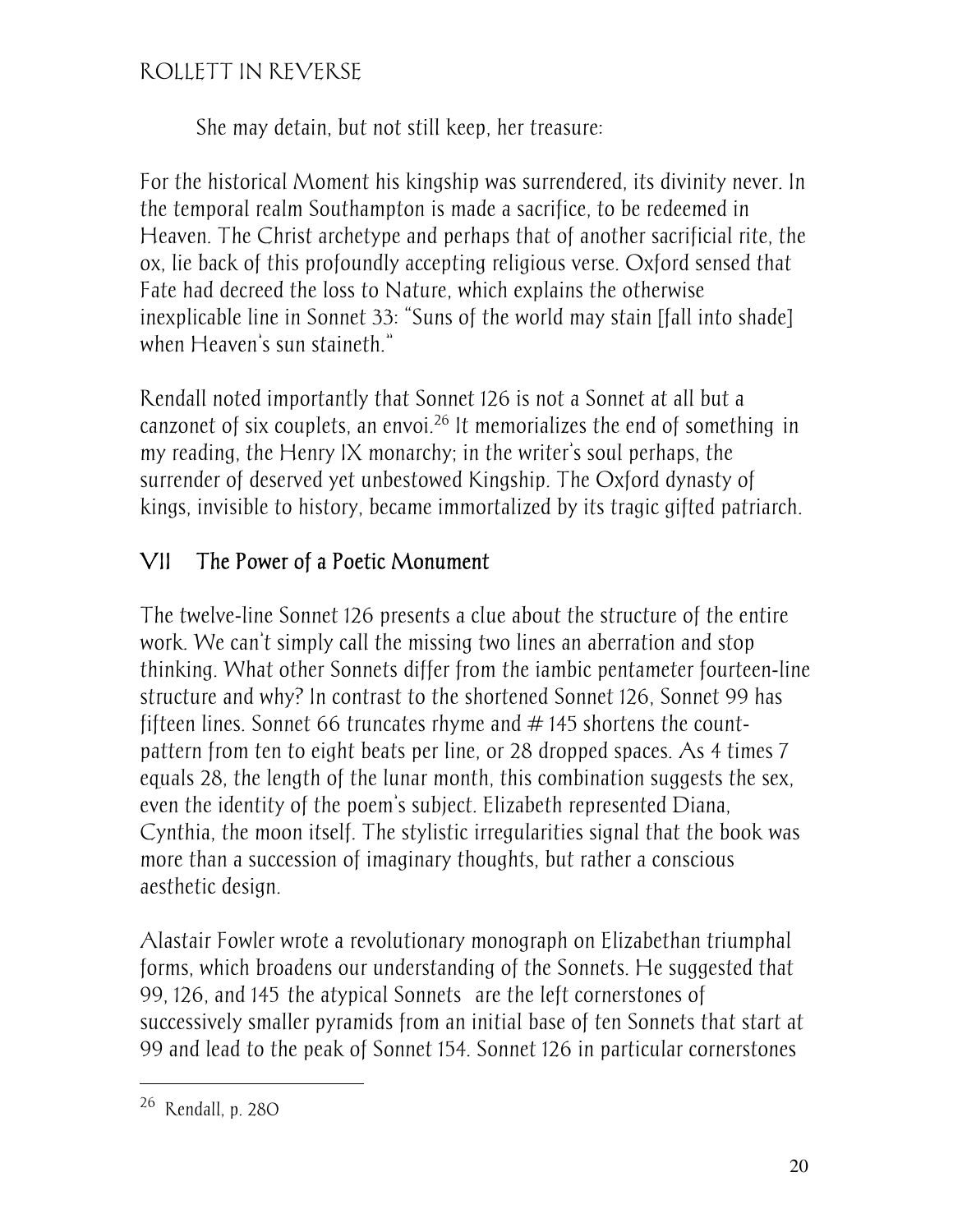the last pyramid of 28 digits, 28 representing heavenly perfection. That symbol sits atop the pyramidic / poetic structure. (Sonnet 136, on the subject of the writer being nothing but "will", is treated spatially as just that, a blank, so as to maintain the pyramid's symmetry.)  $27$ 

Sonnet 99 adds a fifteenth line to achieve a symbolic year of 365 lines, counted from Sonnets 77 to the mid-point of #77 and #126, which is Sonnet 102, six times seventeen. Sonnet 126 is the end of the 'Century' that started with Sonnet 27. In turn, the twenty-four (Time's day) sonnets preceding Sonnet 77 and succeeding Sonnet 1O2 are replete with images of Time.<sup>28</sup> Oxford evidently believed above these events was a transcendent history ("the prophetic soul of the wide world dreaming on things to come"). His reflection of it became a royal pavane.

Sonnet 126, appropriately to a monarch's saga, constitutes the hundredth and last Sonnet. Whittemore expounded on the 'Century' in *The Monument*, p. xxxiii. The hundred poems tell of Southampton's Passion, his sacrifice, and ultimate deliverance. Sonnet 126 is the last act, the denouement, of the theocratic tragedy. The remaining twenty-six Sonnets in the book complete the Century's side-symmetry, matching the initial twenty-six. Then there is a coda of two ending poems that commemorate Southampton's origins.

Whittemore's structural schema is perfectly correct. As in all medieval era triumphal forms, the king stands in the center. Fowler's contribution was to sketch the upreaching pyramidic framework.<sup>29</sup> The Sonnets' timeline is not just linear Time. The temporal rises upward to a peak, meeting the divine or the Millennial.

Another heretofore hidden feature to the numerological structure of the Sonnets is the 47 stanzas of seven lines each in 'A Lover's Complaint', which was originally published with the Sonnets in 1609. Sonnet 47 is about the eye and heart. Sonnet 147 is about reason and desire. The 47 stanzas of 'A Lover's

-

<sup>&</sup>lt;sup>27</sup> Fowler, Alastair, Triumphal forms: Structural Patterns in Elizabethan Poetry, Cambridge at the University Press, London, 1970, p. 187

<sup>28</sup> Fowler, p.193-7

<sup>&</sup>lt;sup>29</sup> Fowler, p.186-7,195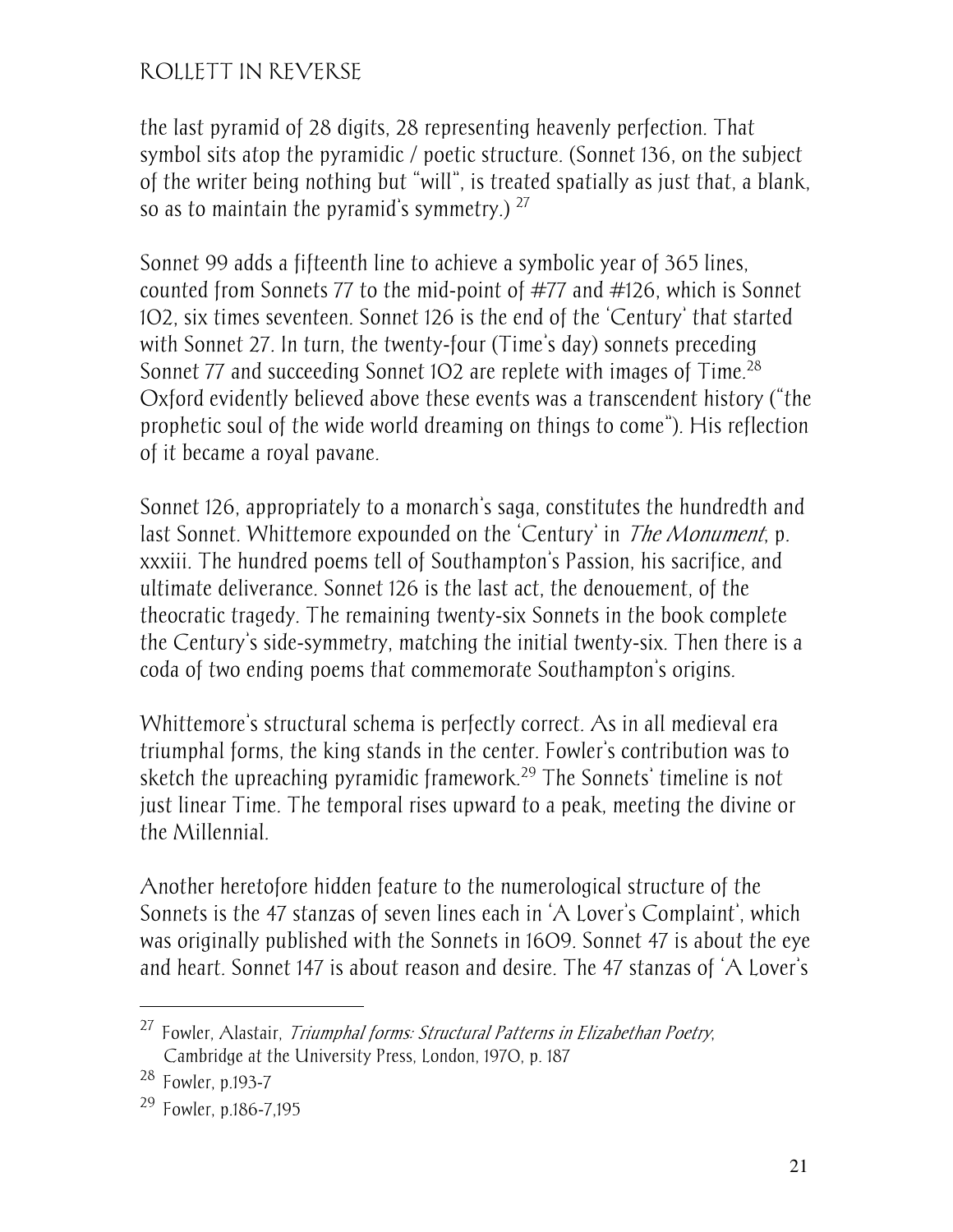-

Complaint' continue this theme. What is the significance of 47? According to Plutarch, Euclid's Theorem  $#$  47, the perfect 3-4-5 Pythagorean triangle, symbolized the Osiris-Isis-Horus/Apollo myth, depicting the eternal mystery of creation's wheel: increase. Increase is the last word of the first line of the Sonnets. The theme of Increase, that is, the Creation Mystery, superscribes the parable of the royal triangle in the Sonnets and is its frame in the panorama of Time.

'SHAKE-SPEARES SONNETS' didn't come out of nothing. Thomas Watson's 'Hekatompathia' contained a 'Century' of stanzas as the basis of its structure. Watson dedicated it to Oxford. There seems some possibility that Oxford had a hand in the writing.<sup>30</sup> The Stratfordian belief-system, incapable of biographical connection and human motive, shrugs about the Sonnets' origin and touts pure "imagination" as a fig leaf. T.S. Eliot apologized for the prevailing critical tradition when he wrote, "This autobiography is written by a foreign man in a foreign tongue, which can never be translated." On the contrary, we need not blind ourselves to the facts, biographical and otherwise, but can understand the Sonnets' depth in its historical context, the English Renaissance, with appreciation for that era's literary forms and devices. The universal aspects glow the greater when we do.

But once we accept there is an historical context to the Sonnets, we embark on a risky business, which is to admit the author of the Shakespeare canon was a genuine individual in and of his time, who had passionate motives and wrote accordingly, not *sui generis*, a demigod, whom it is revolting of us to doubt and superfluous to identify. The latter approach perpetuates a tangled lie. Voicing the hidden truth is always a revolutionary act. But it is a necessary evolutionary act.

Our discussion itself has evolved from linguistic analysis to the aesthetics of  $16<sup>th</sup>$  century art. "In the renaissance, the enduring poetic ideal of memorability (monumentum exegi) may well have been taken to involve spatial or

 $30$  Shakespeare Identified in Edward De Vere and Oxfordian Vistas, J. Thomas Looney, Ed. Ruth Loyd Miller, 3<sup>rd</sup> Edition, Vol. J. Kennikat Press, Port Washington New York, 1975, p. 509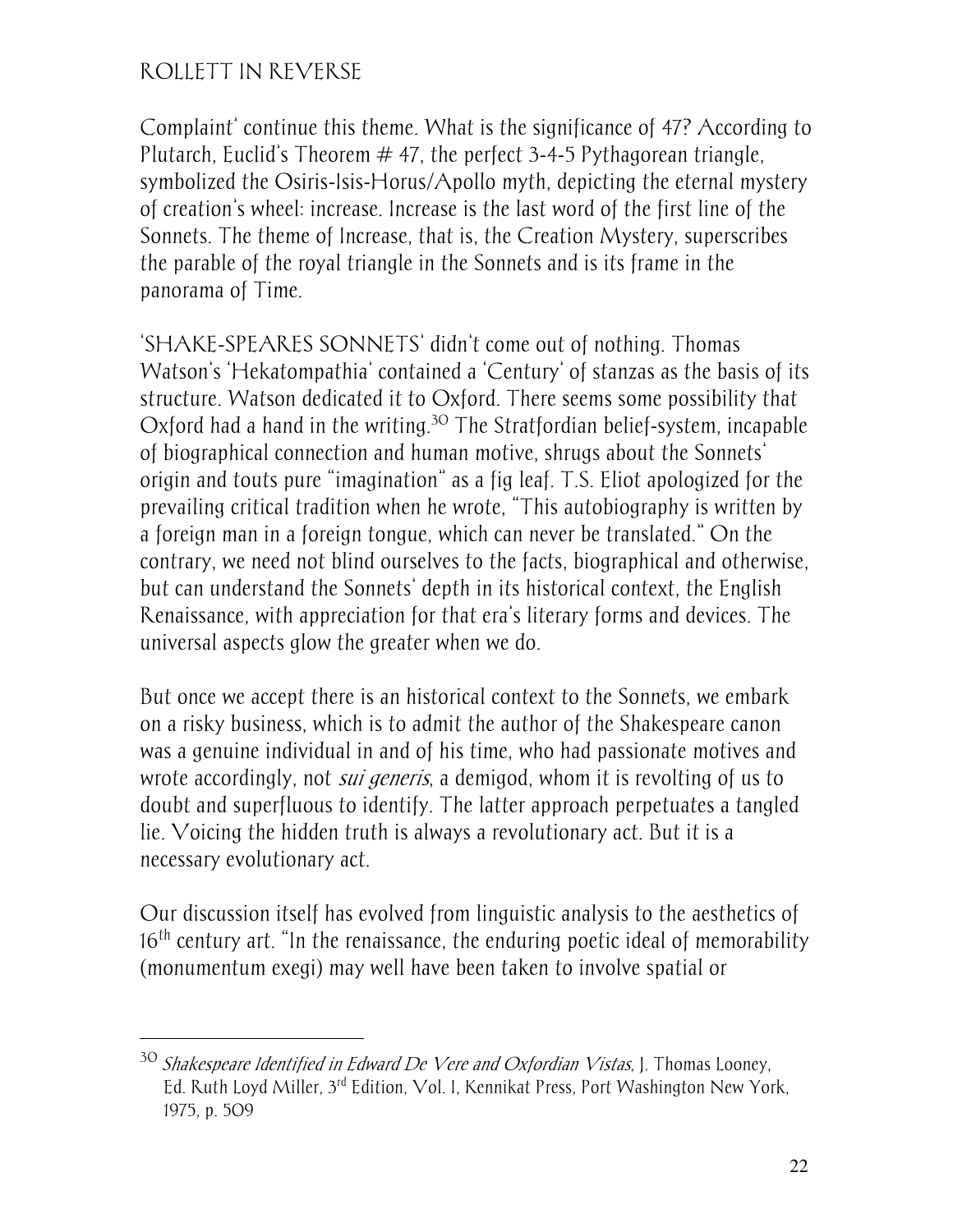numerical disposition.<sup>"31</sup> Whether from the hermetic influences of John Dee, the numerology of Plato or the Bible, or simply the example of Pythagorean harmonies in the construction of the cathedrals, Number, shape, and Word embodied mystical truth to the era's artisans, especially to Oxford. By the same token, literacy was power. Both socially and diplomatically, he used linguistic concealments. We know them now as emblazonments on the field that was his written work. But the structural aspect went far beyond anagrams. 'SHAKE-SPEARES SONNETS' have survived as a device from the 16<sup>th</sup> century architectonic tradition. Lacking that perspective, hardly anyone after his time has managed to make sense of it. The inverted pyramids in the Dedication are hints of the pyramidic monument that follows. Learned Oxford was neither the infallible Magus nor the secular god that our tradition has worshipped and yet underestimated. He was an artist who imbued meaning in every level of his work. 'SHAKE-SPEARES SONNETS' was his most aesthetic most religious creation.

An obvious example of religious influence is the parable of God's net lifting 153 souls into eternal life, (John 21:11). To that hermeneutically significant number, in the Sonnets Oxford added Southampton as one more soul delivered up by grace.

The numerological explanation for the same formation is that 153 is the arithmetic sum of the numbers from one to seventeen. This would be meaningful to an attuned scholar, especially if he were the  $17<sup>th</sup>$  Earl of Oxford. To change the geometric formation to a pyramid with three sides instead of four, each side would have 51 blocks, i.e., three times seventeen per side and 153 total. Like that formation the work contains three major parts, but divided into a 26/100/26 pattern with a two-sonnet coda.

There is persuasive evidence that the Sonnets include influences from the Gematria tradition, though primarily in Greek, not Hebrew, with each succeeding Sonnet being on a theme whose totalled Greek letter value once converted to their number equivalents invariably increased, never diminished. This is an essentially unexamined area of Sonnets scholarship. If the study indicates anything, it is that Oxford knew Greek, giving the lie to

 $31$  Fowler n 19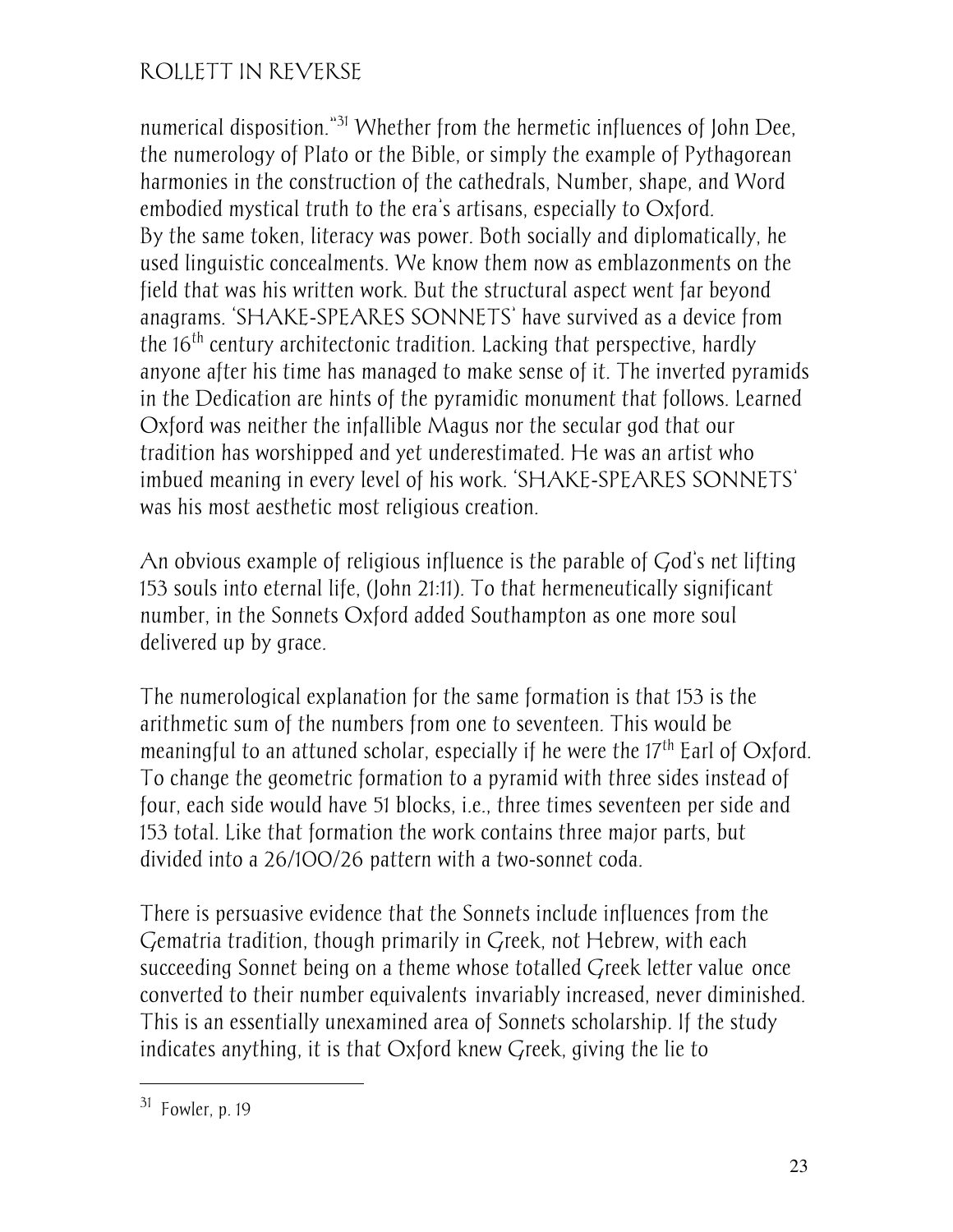Stratfordian assertions that Jonson's cryptic statement about "lesse Greek" proves otherwise. The assertions mean to patch the gap between a marginally educated author and the Shakespeare canon. Gematria in the Sonnets would remove any reasonable basis to believe that.<sup>32</sup>

To fully comprehend 'SHAKE-SPEARES SONNETS' means seeing the work as Pythagorean, architectonic in ambition, as medieval artifice, deeply influenced by cathedralic monuments of divinity on earth. The terms monument and pyramid are equivalents in the Sonnets. Cemetery monuments were often lengthened pyramids or obelisks. Oxford's commitment to embedding Number in the Sonnets is a spiritual gesture akin to workmen leaving their prayers carved in the heights of medieval vaults. It continued his pattern of memorializing his identity within the poems and plays.

The pyramidic character of the 154 Sonnets is quite accessible. If the reader will imagine a foundation course of blocks basing a four-sided pyramid, simply count nine blocks per side for the first row, then rows of eight, seven, six, and five per side, ascending into a top course of three per side, topped by a two-block pyramid crown, which corresponds to the work's two-part coda. The sum of each side, 38, times 4=152, and the two-block cap makes 154. The four-sign seems to be missing in the ascending rows of the pyramid. But it is inherent in the four sides. Four is the multiplier or, as Plato would put it, the quaternary, the Number connected with the realization of the idea. The whole edifice is One, a unity.

<sup>32</sup> Gematria and the Sonnets: http://www.masoncode.com/Shakespeare-Sonnets.htm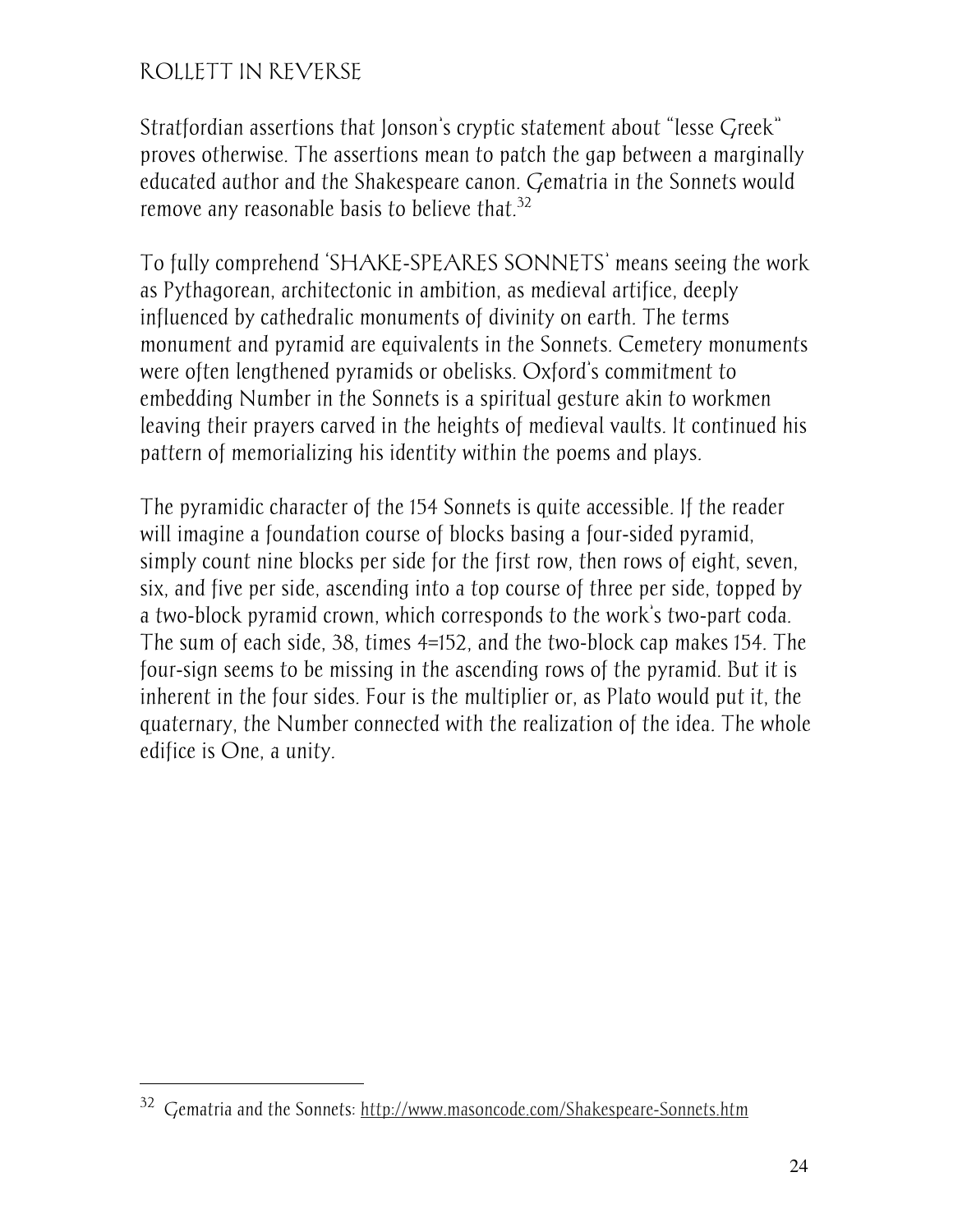$\overline{a}$ 



Comparing Vere's 154 Sonnets to its archetype, David's Psalms, totaling 150, we see that four times nine+eight+seven+six+five+three Sonnets and the two-part coda equal 154, four more Sonnets than Psalms. Four in German is "vier", a homonym of Vere. In medieval numerology, four was considered the root principle of existence and also the "fountain of all virtue". Nine symbolized the spirit. $33$ 

Their product (4 times 9, virtue compounded with the spirit) equals the sum of the first eight numbers, 36. This is the total number of blocks in the base course of the Sonnets' pyramid monument.

The classical tradition of numerology in literature peaked with the Elizabethan Renaissance, perhaps because millennial belief gradually faded after that time. Mechanical-clock time had eclipsed the power of Apocalyptic Time. The old and new remained side by side, e.g., the Jewish millennial tradition, which also sanctified the number 36. The Jewish legend said there are 36 just (virtuous) men, and if any one of them is untrue, mankind will suffocate in a single cry. Their pure devotion would sustain mankind until the

 $33$  Fowler, Alastair, *Spenser and the Numbers of Time*, Barnes & Noble, New York, 1964,p. 279, 270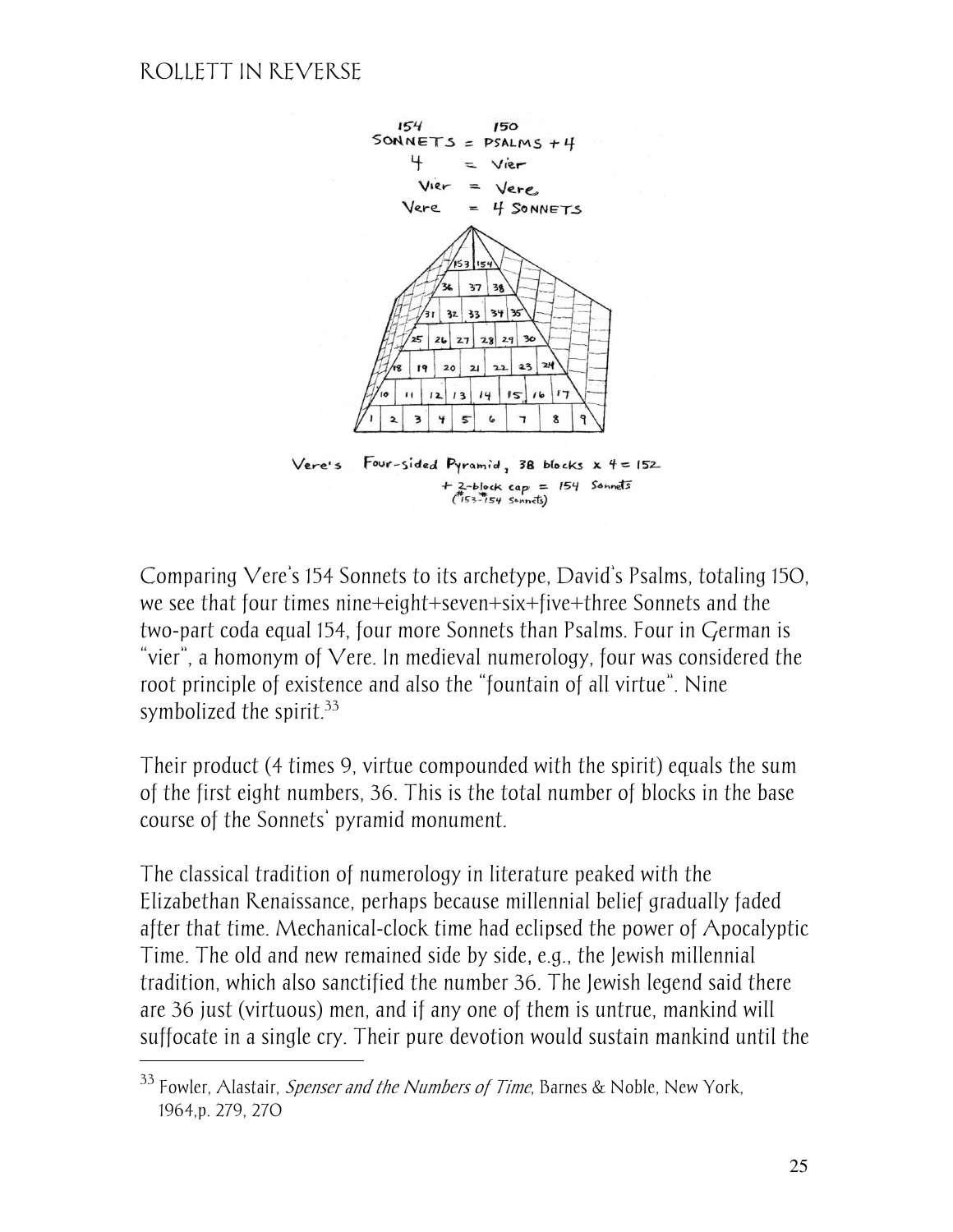Messiah forecloses historical Time.<sup>34</sup> It was the Jewish apostate, Sabbatai Zevi, who declared the "last" Millennium in 1666 when thousands made pilgrimage to the Holy Land.

I have discussed these numerological aspects of the work in part to give the context for Section X, which concentrates on the number four as a talisman of Oxford's identity and a tenet of his belief.

# VIII The Misuse of Number

 $\overline{a}$ 

The discussion of Number also brings us to the last arguments Rollett presented for doubting Oxford was Shake-Speare. In the De Vere Society Newsletter (October 2007), he stated, "I cast around for some objective way to test [the Oxford authorship] hypothesis, since that is the way scientists work, and I was trained as a scientist." He selected the related words sith, sithence, and since, which appear in the limited extant Oxfordian works, and he compared their quantitative incidence with any such words appearing in the Shakespeare canon. His conclusion after examining a sample of about fifty in Oxford and 260 in Shakespeare was that "Shakespeare's pattern of usage of these three words is wholly incompatible with Oxford's, indicating almost certainly that they were two different writers."

Voltaire wrote, "Doubt is not a pleasant condition but certainty is absurd."

With an extremely small sample of terms that Rollett admits are "function words", of no normative value to the writer(s), with no recognition of comparatively high usage in formal letters to Lord Burghley versus low usage in Shakespearean comic or tragic works of art, and with no explanation how these terms can fill five columns in the Oxford English Dictionary and yet be "perfect synonyms", we have too little data to support any kind of conclusion, scientific or otherwise.

The quantitative study of language has always stalled against the obstacle

<sup>&</sup>lt;sup>34</sup> Schwarz-Bart, Andre, *The Last of the Just*, Atheneum Publishers, New York, 1961, pp. 4-5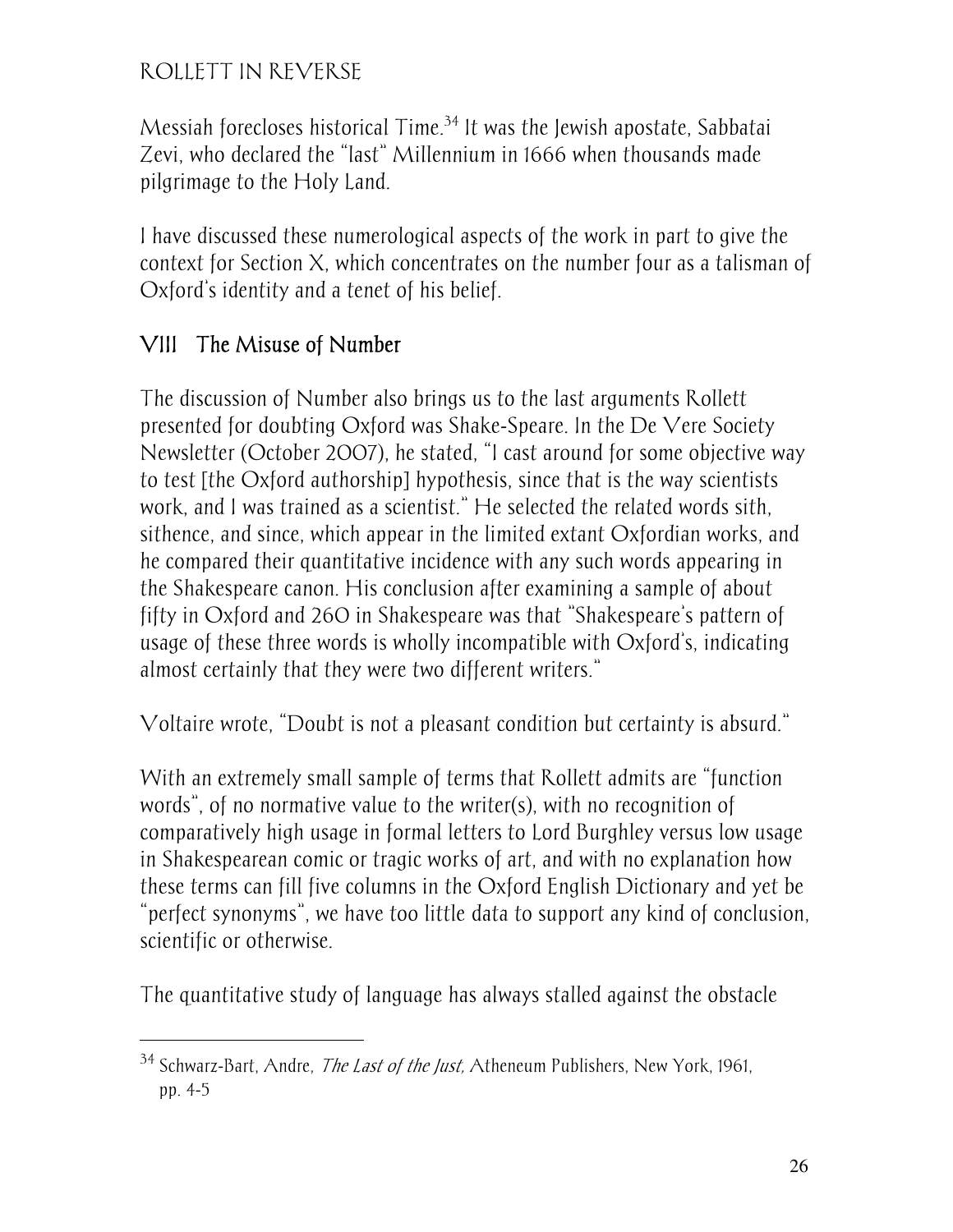that human expression is not autonomic. Therefore it is not naturally conducive to mathematical prediction. Quantitative literary analysis is crude technology in search of work. On the other hand, in every writer's soul move concepts that arise irrepressibly and must be recognized as significant. But that never means the most oft-written words are the most significant, or significant at all. Only words and phrases unique to the writer become useful as identifiers. Of these there are thousands tying Oxford to the Shakespeare canon. William Plumer Fowler's 'Shakespeare Revealed in Oxford's Letters' is a good place to start counting them. Rollett made no reference to it.

The next verbalism under examination was 'earnestly desire', which appeared quite often in Oxford's applications to Lord Burghley but infrequently in the plays and poems. Rollett set the ratio of Shakespeare's word-volume to Oxford's as 40-1. Therefore he concluded, "[T]he complete absence of these particular characteristic writing habits of Oxford's from Shakespeare's works suggests strongly that Oxford was not Shakespeare, and would seem to be on its own almost sufficient to rule him out completely." He did allow the objection: "Another point made was that 'earnestly desire' is a kind of formula, which one might use frequently in writing letters, but not in real life, and therefore not in a play." I would agree with that and add that if I wrote 'earnestly desire' in a poem or play, I wouldn't expect to attain immortality. The numerical sample is once again so small, the conclusion so narrowly sought and arrived at, that the inquiry is not a contribution to knowledge.

This judgment applies equally to Rollett's last bit of grammar being checked as an identifying feature, the difference between did go and went. The phrase, 'I did go home' differs from "I went home'. The first seems archaic because of the auxiliary verb 'did'. But in modern usage 'did' continues to serve the purpose of emphasis and utility in the questioning function. 'Did you hear me?' as opposed to 'Heard you me?' Rollett's conclusion is that Oxford's usages were more old-fashioned than Shakespeare's. This would not be surprising, as the moniker 'Shake-Speare' did not appear in print until 1593, when Oxford was forty-three years old. His earlier work would have been under someone else's name, been destroyed for political reasons, been held in secret, or kept as juvenilia. In sum, the sample phrases are far from significant, the difference between the putative authors' use of 'did' slight, and the investigation equivocal.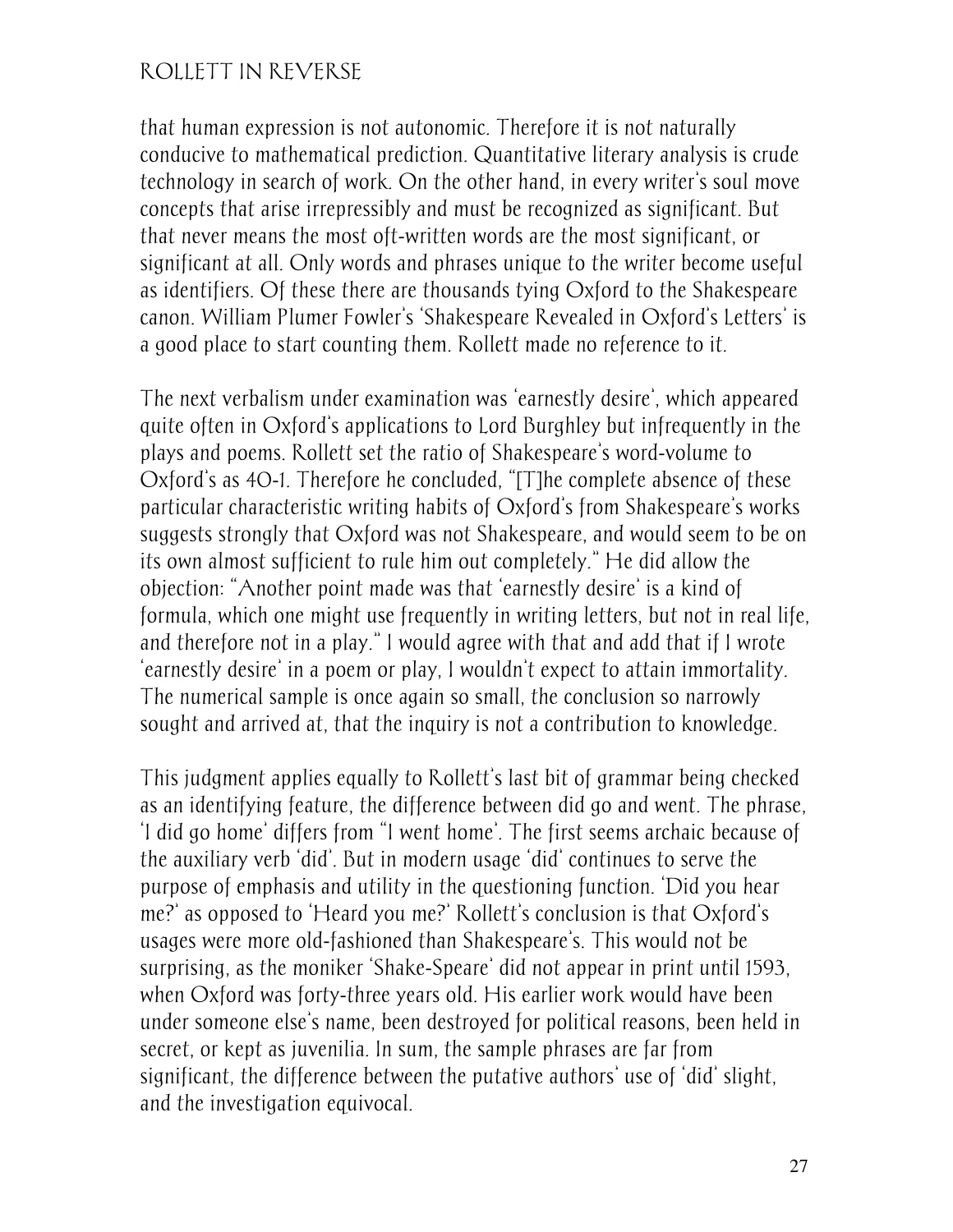Rollett's limited, even picayune, quantitative inquiries in the De Vere Society Newsletter articles pale before his astounding, paradigm-shifting decoding of the Dedication page. His earlier discovery ipso facto eliminates the relevancy of any subsequent minor textual qualms. Ironically, on the Newsletter page after his discussion of Oxfordian/ Shakespearean wordusages, he submitted a letter celebrating that a  $17<sup>th</sup>$  century owner of the First Folio had written, "lease for making" after the actor Shakespeare's name. The gist was the owner knew Shakespeare's reputation for writing the First Folio was a lie. Rollett wrote, "I am inclined to regard this as possibly the most important anti-Stratfordian discovery of all time." I prefer his Dedication discovery. But is it true?

#### $IX$  Re-Proving the Truth

To this point, Rollett's five-word decryption has never been disproven, nor has the embedded Cardano Grille message WRIOTHESLEY. The proof appears sound and grows stronger when it is carried out in full.

> TO. THE ONLIE. BEGETTER.OF. THESE. INSVING. SONNETS. M. W. H. ALL HAPPINESSE. AND.THAT.ETERNITIE. PROMISED. BY. OVR.EVER.LIVING.POET. WISHETH. THE. WELL-WISHING. ADVENTVRER.IN. SETTING. FORTH.

> > T. T.

THESE SONNETS ALL BY EVER [E VER/VERE] are the words that precede the 6-2-4 markers through nearly two complete count cycles. In order to decipher the second 4- count, so as to complete that 6-2-4 cycle, we count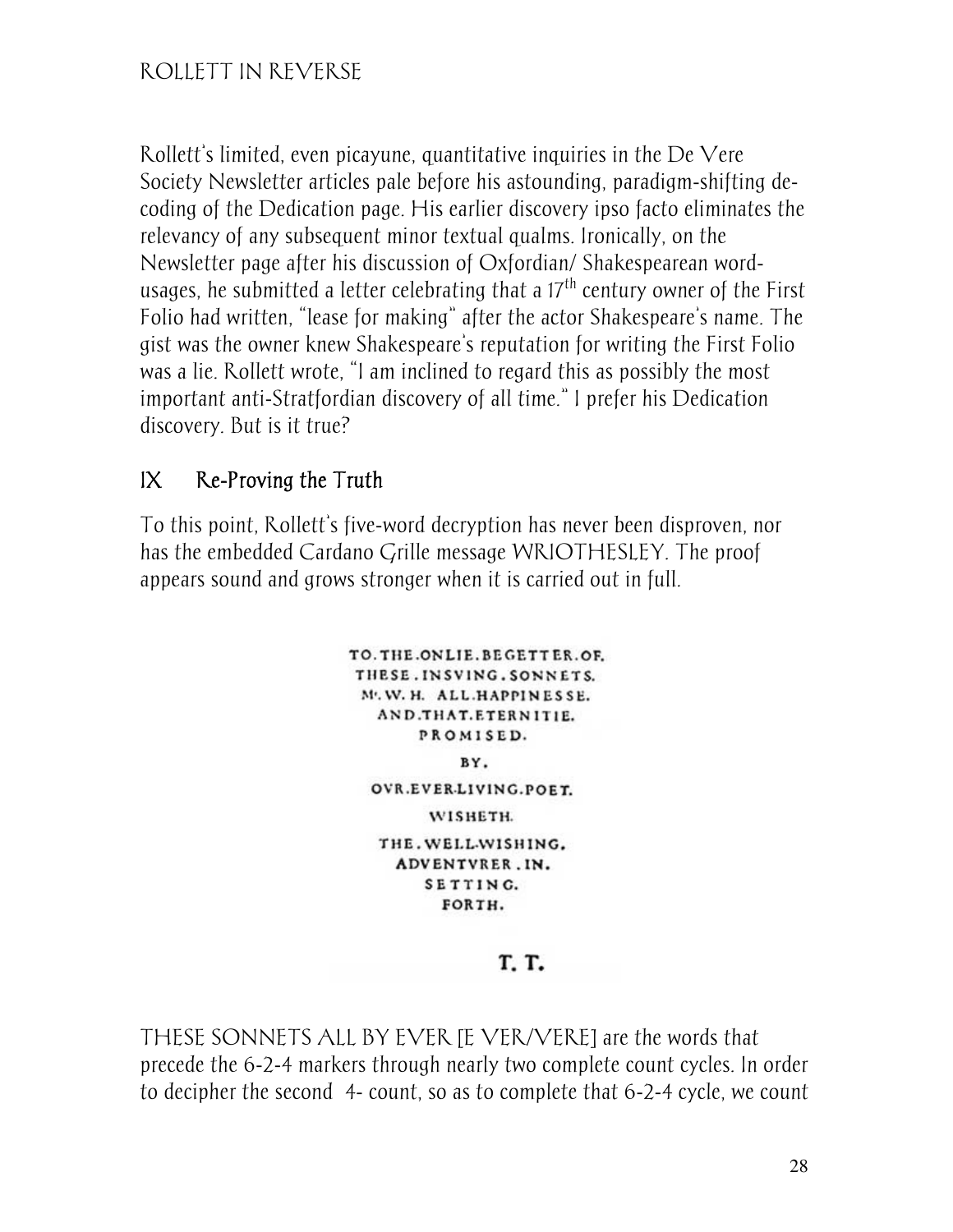four more markers and arrive at THE. Two 6-2-4 cycles clearly do not complete an understandable message. We read only THESE SONNETS ALL BY VERE THE. Thus, another cycle begins with a third 6-count, and reaches FORTH.

The term FORTH would be meaningful if we understand Vere to be the FORTH/ FOURTH of something. He was considered the fourth in political status below the Queen after Leicester, Burghley, and Walsingham, later Burghley, Walsingham, and Hatton. He was fourth in precedence signing official documents—e.g., April 8, 1603, concerning boats to London— and fourth in position in Queen Elizabeth's Privy Council. <sup>35</sup>

'Fourth' is meaningful as a Vere pun, in that fourth in Dutch is a Vere anagram, deVierde. But these are scattered allusions rather than an internal proof integral to the Sonnets Dedication cryptological message.

The phrase, 'All These Poems By Vere The Forth T' does not make semantic sense. But once understood as the steganographic message united to the simultaneous Cardano Grille solution, it will constitute a clear communication of Vere's authorship of the work. For clarity, the reader is referred to the The Forth T attachment which combines the information visually.

The Cardano Grille there shows us that DE VERE in an inverted T shape is contiguous to the spelled dedicatee of The Sonnets, WRIOTHESLEY. How Vere becomes the reference of the FORTH/fourth T is then obvious. In the twelfth file, three vertical T's stand right after the 'FORTH' of the surface message. This is made possible by the initials TT that served putatively as the signature in the surface message. But this is enigmatic. As we have seen, the TT can also be understood as a secretive Freemason symbol, the Greek Tau, signaling an entry-way to knowledge. The most important use of the T symbolism is to point us to the Cardano Grille's fourth, lettered,T.

<sup>35</sup> Folger Shakespeare Library documents, quoted in Roper, p.182; Frontispiece of de Vere fourth in order of status in 1589: Sir Symonds D'Ewes, Complete Journal.)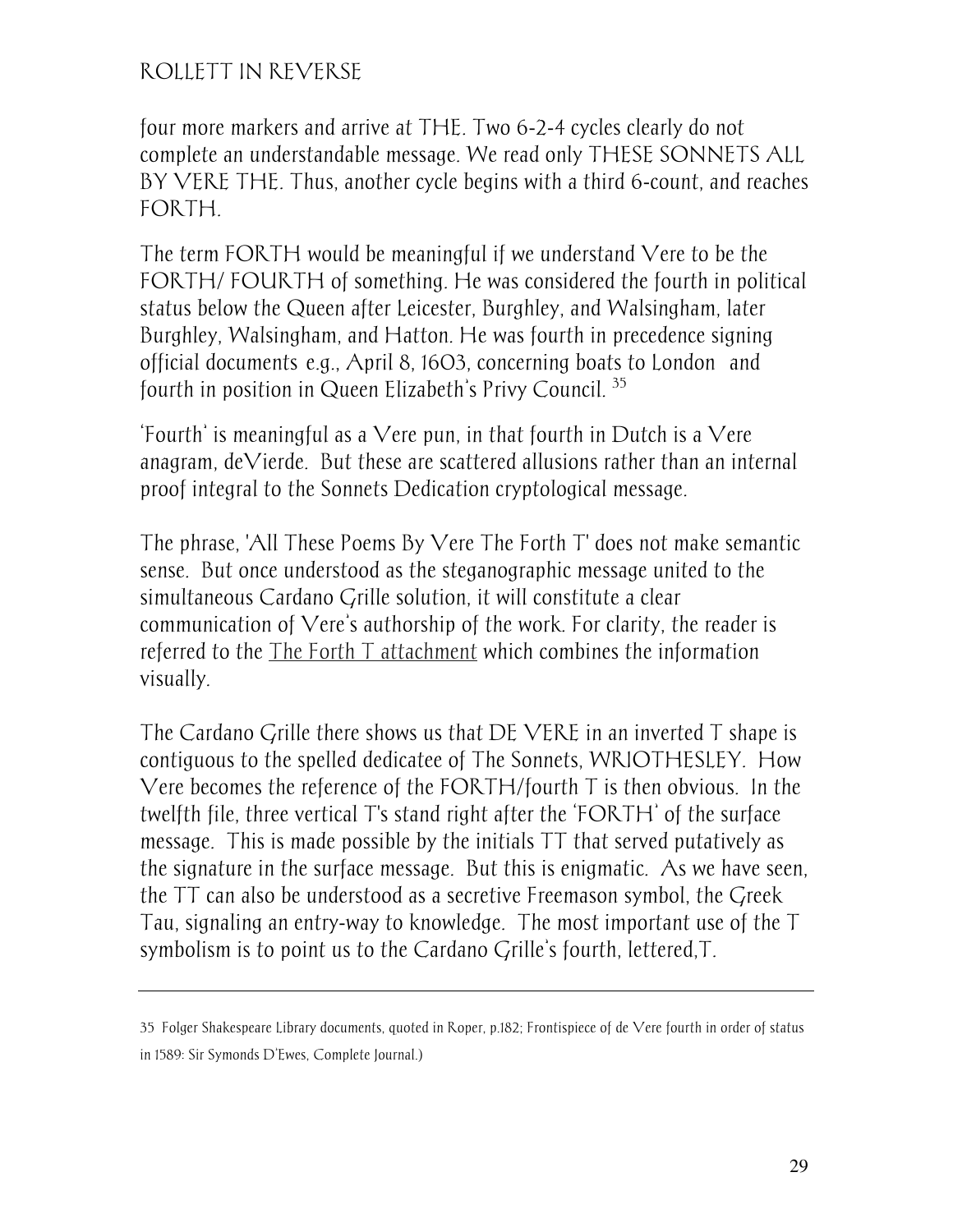In short, the steganographic and Cardano Grille messages mesh to express the revelation that all these poems (in The Sonnets were written) by Vere, the Forth [fourth]  $T$ . Vere the fourth  $T$  is the  $T$  comprised of the name  $DE$ VERE.

The nearly unbelievable redundancy of this encryption is shown by a further (numerical) meaning of TT. If we were stopping the decryption at FORTH, the third -6- in the code, making it the last element of the message, the TT is a signature, containing the 2-element of the third 6-2-4 cipher. Therefore, we continue counting the mid-line markers, looking for a meaningful sign with the next -2-count. Two markers after FORTH identify only a T, the second of Thomas Thorpe's two initials. T is not meaningful by itself, but only insofar as we recognize T as the twentieth letter of the alphabet.

T converted from letter to number symbolism gives it a value of 20. If T equals 20, then we feel persuaded the entire T.T. initial-complex equals 40 and constitutes the message's signature, in lieu of the stationer's assistant's initials.. The doubled T, equaling 40, numerically leaves the reader the anticipated last 4 of the 6-2-4 cycle, 4 being the significant integer after 0 is understood as a blank. As 0 resembles O, Oxford's initial, it is also meaningful.

 At this point in the decryption we need not count four more markers to identify the author. We have observed three inverted triangles or pyramids, three V-shapes, and three 6-2-4 cycles of cipher counts, replicating the number of letters in Vere's name, and conveying the covert message that Vere the Fourth (deVierde) wrote all these sonnets, (signed) 40.

"40" was extensively identified with Vere politically and literarily. For an immediate literary "forty" tying Dedication and Sonnets, one could glance from the Dedication page across the binding signatures to the second word of the second Sonnet and find the word "forty":

"When forty [OxFOR-D] winters shall besiege thy brow". To finesse the point of who is involved in this poem and work, 'When forty winters shall...' contains all the letters for an anagram of Wriothesley. And as a contiguous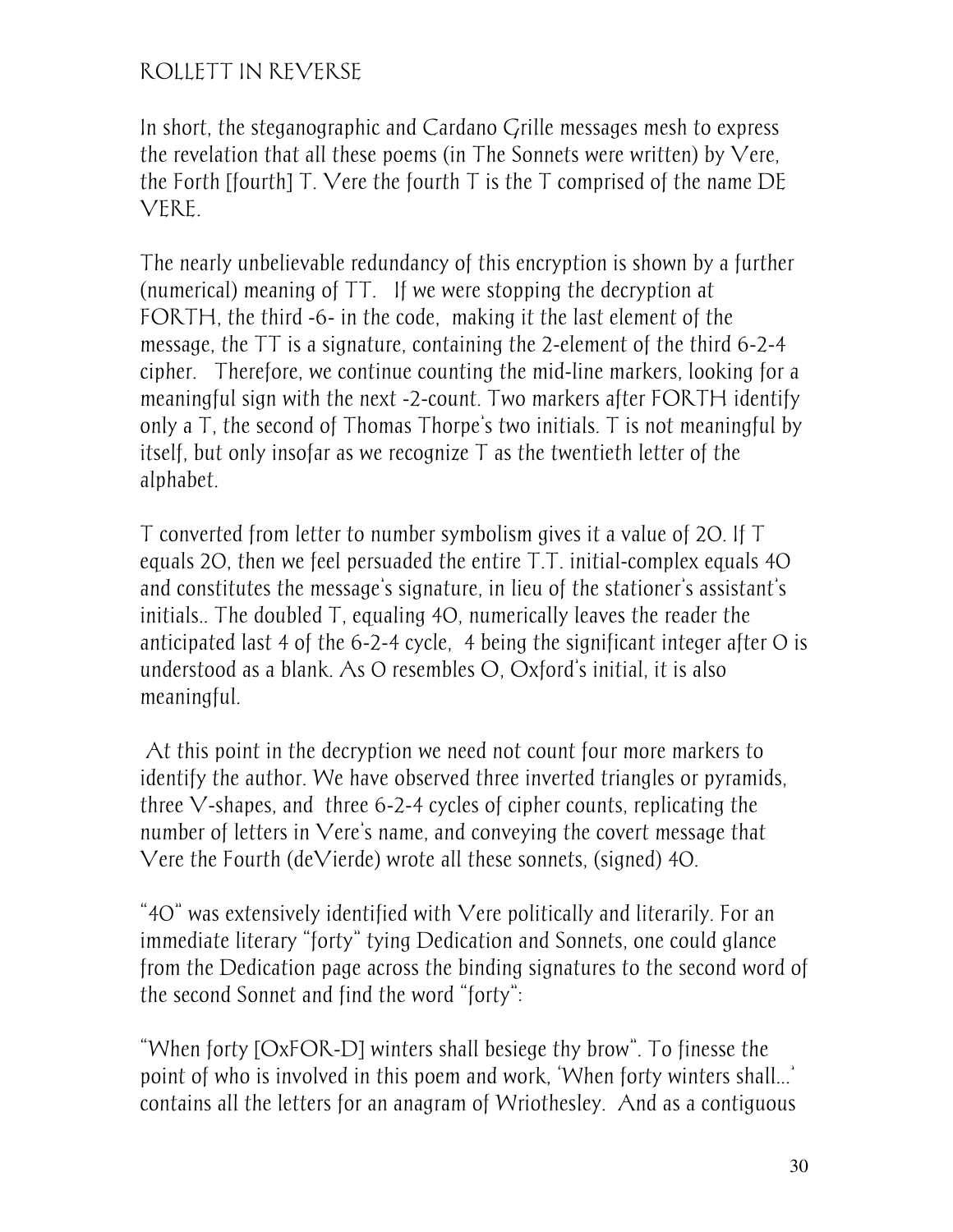Vere identifier, indicating the ubiquity of autobiographical Vere puns in 'Shake-Speare', the word 'winter' in French is l'hiver, a near- homonym for E. Vere.

A stickler might protest nevertheless that only the second T has relevance in the middle of a 6-2-4 keying of the markers. The argument that TT equaling 40, the cognate number to Vere/vier, completes the series, would not technically complete the 6-2-4 periodicity.

Indeed, it is entirely credible that the cipher continues past the T.T. signature-code. In the Winter 2007 Shakespeare Matters, Kathryn Sharpe of Seattle Washington determined that the cipher meant: THESE SONNETS ALL BY EVER [VERE] THE FORTH T. She read the last three ciphers as an instruction: (find) "the fourth T". That locates the word BEGETTER, communicating Vere begat both Wriothesley, the subject of the book, and the book itself.

She arrived at the same word she would have by starting from T.T. and making the final 4-count of the third 6-2-4 cycle. BEGETTER, that fourth word, embeds another TT=40 signature. Thus VERE=vier, FORTH=fourth= deVierde, TT=40, and yet another TT=40 embedded in the word BEGETTER, comprise four Four-cognates to confirm the author's identity. The redundant confirmations establish the encryptor's intention to document Vere's producing both the Sonnets and (fathering) their subject. The entire message: THESE SONNETS ALL BY [VERE] THE FORTH (signed) 40 BEGETTER. At any point beyond Vere's anagram, the decoder has sufficient information for identification.

# X Vere's Talisman Made of Four

We have seen considerable evidence that the symbol Four figured significantly in Oxford's name, identity, literary work, even the identifying dedication of his posthumous poem cycle. We survey the etymological and classical background here.

The Old English spelling for four was feower, spoken with a soft fricative sound, a near homonym to Vere. Both feower and Vere are very close to the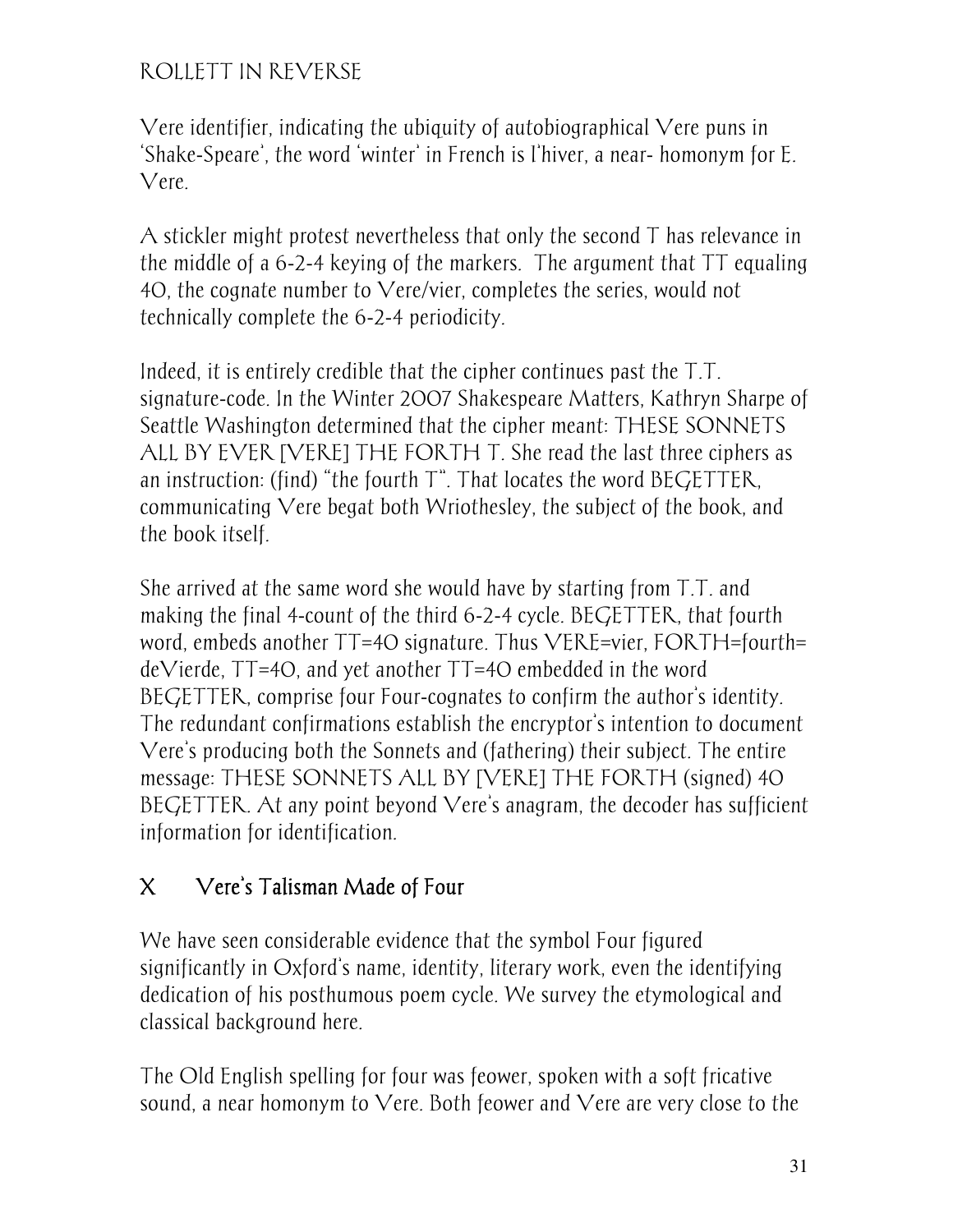Dutch and German *vier*, also meaning four. Oxford was evidently familiar with those languages, having served in the Low Countries and visited Sturmius in Germany. *Veritas* for truth. *ver* for spring, and *verres* for boar, in Latin; vers for fresh in Dutch; verde the reverse anagram for de Vere in Spanish; ver for worm and *l'hiver* for winter in French; vere for rings and "*avere e avere*" for 'to have is to have', from the Italian these evidently held talismanic meaning to him, for they are all placed in the works as though badges on his shield. Here we consult the concordances on the presence of the number Four throughout his writing.

Section VII discussed the numerological importance of Four. Its incidence, otherwise inexplicable, in the Shakespeare canon goes beyond learning. There seems to have been in the Oxfordian psyche absolute kinship for four as number and banner: four throned ones; four kings; four nobles; four captains; four barons; four worthies, four citizens; four Volsces; four strangers. There are four foot; four yards; four dozen; four miles; four corners; four winds; four pasterns, four in front; four on four; four milk-white steeds; four by day; four days; four times; the stroke of four; four o'clock; four feasts; four woodcocks; four score; four score hogsheads; four rogues; four bonds; four loggerheads; four tall fellows; four negatives; four days into four nights; the canopy borne by four; four to dinner; four complexions; staying the odds by adding four; some three or four; three or four hairs; three or four houses; three or four times; three or four marches; three or four thousand; three or four languages; three or four brothers; three or four hogsheads; four years of exile; four fixed moons; and "true" has letters numbering four.

Falstaff had eight four's in a cluster of dialogue; there were four swingebucklers; four thrusts through the hose, four Harry 10-shillings; England divided in four; we four; all in Henry IV; four or five already at the house; four or five descents; four or five removes; four or five women that once tended him; and "my life being made of four" in Sonnets 44 and-5, totally 28 lines or, 7 times 4.

We can assume that a religious upbringing made for a multiple of fours: 40 days and 40 nights; 40 years in the desert; 40 days fasting in the wilderness; 40,000 prepared for war; there was not a sword or shield seen among 40,000 in Israel; the Syrians had 40,000 horsemen; Solomon's horse-barns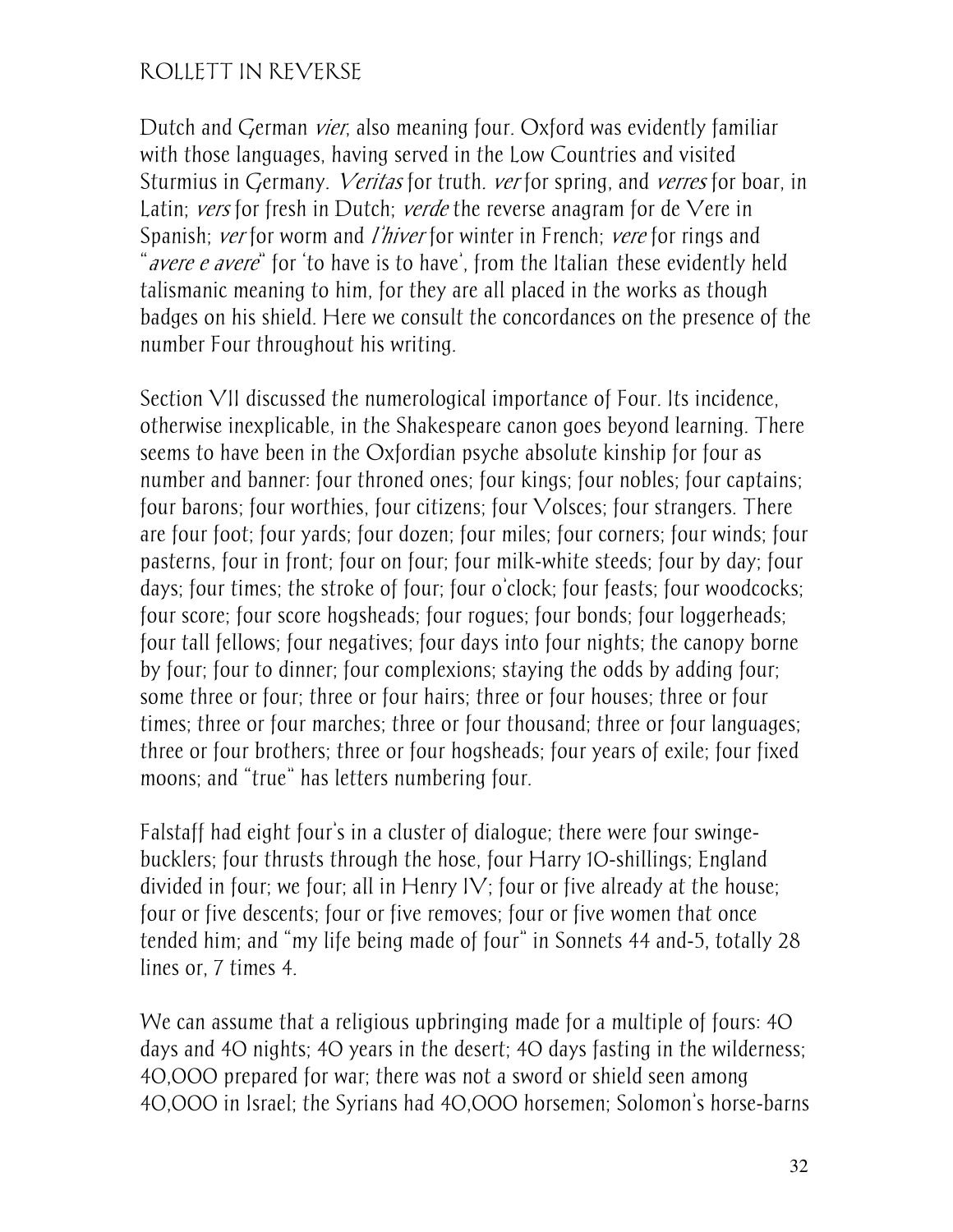had 40,000 stalls. In Shakespeare, Hamlet loved Ophelia more than 40.000 brothers and Othello exclaimed the wish a slave had 40,000 lives. The sea had 40,000 fathoms; there was a king's 40,000. There were forty moys; forty pence, forty shillings; forty pounds; forty ducals; forty marks; forty hours; forty days; forty fancies; forty paces; forty more; forty truncheoners; I could lead forty of them; ye shall have forty sir; and forty let it be.

OxFOR-D had seen forty winters besiege his brow and he requested and received 40 yards of crimson velvet for the King's coronation.

Four was a full number, 40 a plenitude, 40,000 a multitude.

Oxford was fourth in order of precedence below the monarch in certain state matters. The 1589 D'Ewes Queen's portrait testifies to that status. Oxford held the Sword of State on the occasion. There is another Queen's portrait, an official engraving of Elizabeth shown on a ship's deck, reproduced in Shakespeare Matters, Winter 2003. A sketch for that portrait, found in John Dee's papers, also depicts the Queen, Burghley, Walsingham, and Leicester, with one more figure, wearing a feathered bonnet. The date would have been earlier than September 1588 when Leicester died.

The November 1588 thanksgiving ballad (discussed in Section V) also mentions someone with a bonnet:

The noble Earl of Oxford then High Chamberlain of England Rode right before Her Majesty his bonnet in his hand.<sup>36</sup>

Very possibly he was the same personage, intimately and ceremonially close to the Queen, depicted awkwardly in the historical frame perhaps but undeniably princely. Such portraits implied what they could not say. Oxford's proximity to the monarchy continued in James' reign.

James I referred to Vere as "The Great Oxford". He admired him in life and

<sup>36</sup> C & D Ogburn, p. 778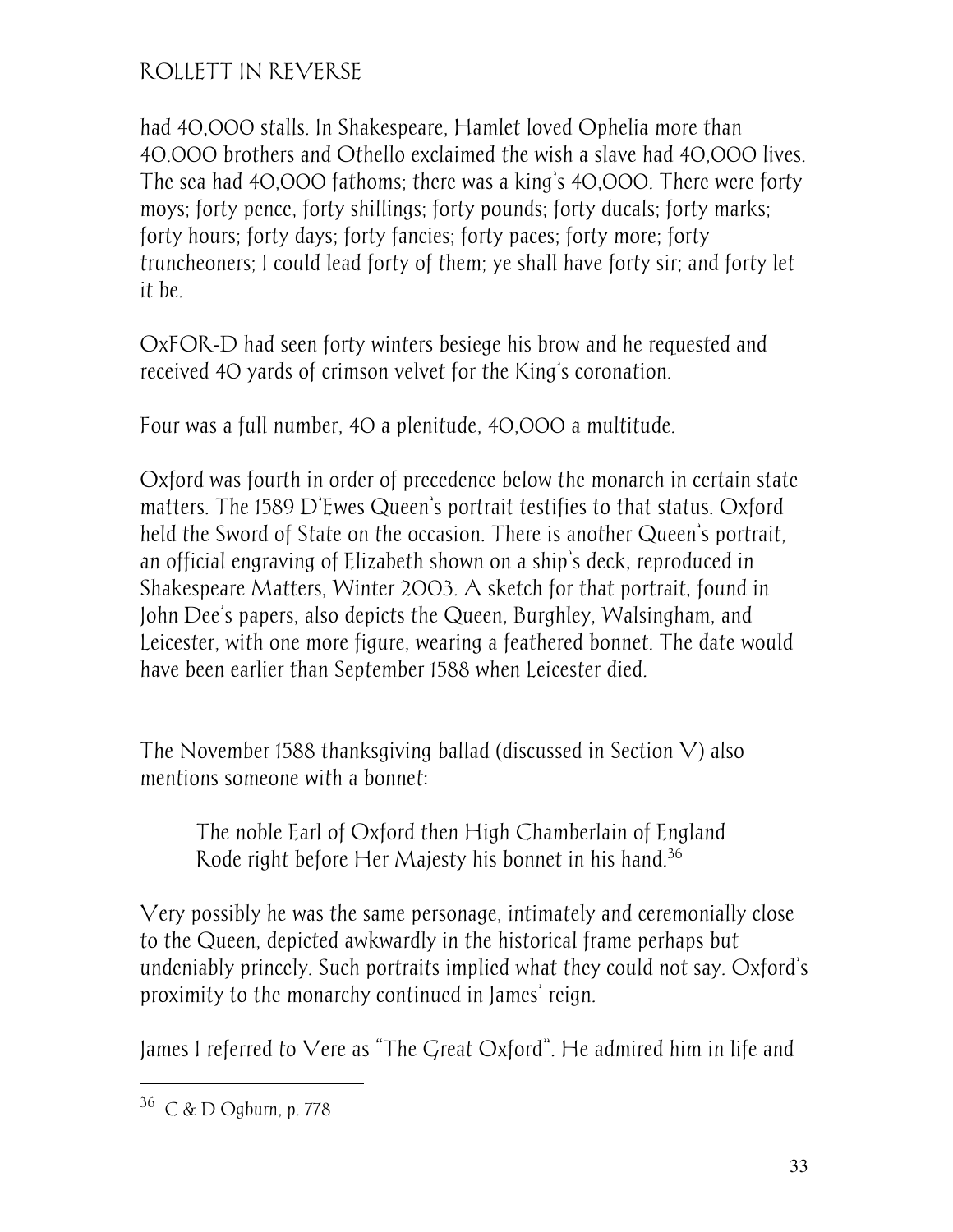death. It is a tantalizing mystery why the convicted traitor Southampton was ordered released even before James departed for London in April 1603 to be crowned. Southampton's titles, lands, and wealth were restored and increased. Oxford's annuity of a thousand pounds a year also continued.

Circumstantial documentation supports the conjecture that James made a good faith offering ("peace proclaims olives") to Oxford in July 1602, on condition he co-operate with Robert Cecil in the transition to a Stuart monarchy. Southampton would be freed and restored. Since the Essex Rebellion's failure, for participation in which Southampton was convicted, left the monarchy an empty vessel for James, and Oxford had always been utterly loyal to Elizabeth and now in his declining years had accepted James' reign, the olive branch was the means of gaining unified support from a landbased segment of the English aristocracy. Oxford represented Protestant feudal devotion joined to patriotism based on alliances and beliefs independent of Spanish and Puritan religious fanaticism.

The mortal moon hath her eclipse endur'd, And the sad augurs mock their own presage; Incertainties now crown themselves assur'd, And peace proclaims olives of endless age.

The transfer of power depended on a remarkably few individual relationships. The warm communication evident in Akrigg's Letter 86 appears by the code numbers to have been between very high personages in 1602 Great Britain. "30" was King James VI of Scotland; "24" Elizabeth; "10" Robert Cecil, Elizabeth's First Secretary after his father Lord Burghley died; and lower numbers for their agents.<sup>37</sup> "30's" unknown correspondent had the highest code number, "40". He had been recruited to the King's service, a development mentioned in the previous letter, Letter 85.

Akrigg guessed that "40" was the Earl of Nottingham and Effingham, Admiral Charles Lord Howard. Howard was a good friend of Oxford's.<sup>38</sup> He

-

<sup>&</sup>lt;sup>37</sup> Akrigg, G.P.V., *Letters of King James VI & I*, UC Press, Berkeley California, 1984, p. 10

<sup>38</sup> C & D Ogburn, p. 1192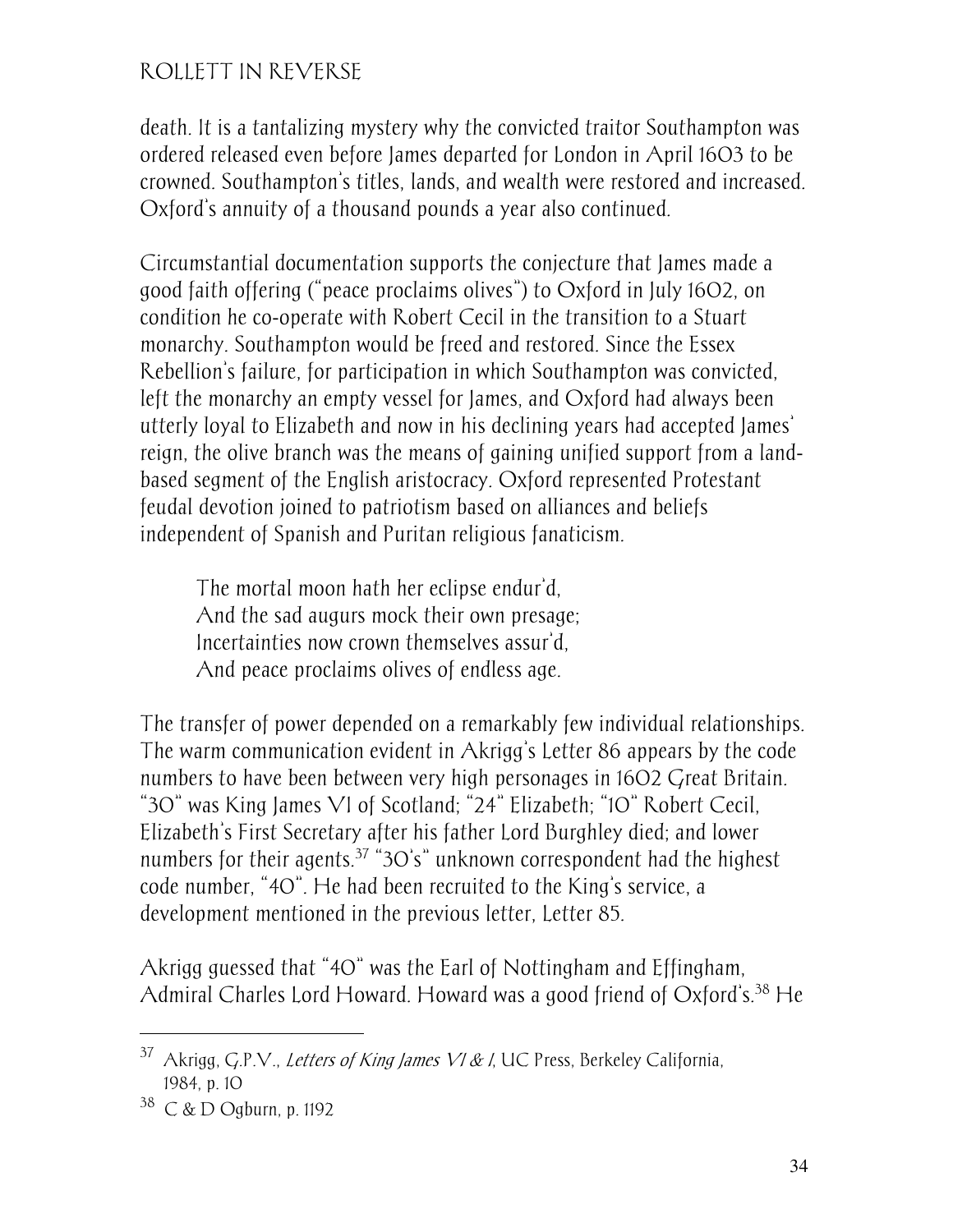had purchased the wardship of Southampton for a thousand pounds. Howard had been Oxford's proxy in the House of Lords in 1601 during the Essex executions, when Oxford was trying to save Southampton. There was no particular reason for James to communicate with Howard "concerning your office", the Admiralty, which he had held for over fifteen years, or "your honest and lawful affection to my service", or any reason to promise "I am no ways to employ you beyond the bounds of your allegiance". Above all there was no reason to issue a code-name higher than his own unto an officer in the Navy. The office or responsibility newly engaged by Letter 85 seemed personally secret if not secret diplomacy. Howard received no similar communiqué before or after. If he played any role at all, it was not major. Akrigg did not have the context by which to suspect Oxford as the correspondent or Southampton as a possible contender for the throne.

The closing promise in the July 29, 1602 letter was: "So have I for the present no other recompense to send you for your goodwill but my faithful promise that all my dealings with you shall ever be accompanied with these three qualities: honesty, secrecy, and constancy. But as I will deal with you by no other way but by the means of 10, so may ye assure yourself that your strait and steadfast conjunction with him in my service is the only way to enable you both." <sup>39</sup>

This language appears to fit a quid pro quo situation among Cecil, James, and Oxford so as to close any Essex Rebellion scars. James' promise of secrecy is a telling remark. Such vows usually come from below. But Oxford could not have withstood Elizabeth's finding out he had corresponded with her successor, not with Southampton still within her power.

After 400 years it is unlikely we shall find positive information identifying who "40" was. Secrecy avoids evidence. But there is before us considerable allusive evidence in the Sonnets referring to Southampton in a state crisis, the Shakespeare canon replete with manifold references to the number forty, and an historic diplomatic exchange likely involving James and Oxford which replicates that figure as a code-name.

<sup>39</sup> Akrigg, p. 195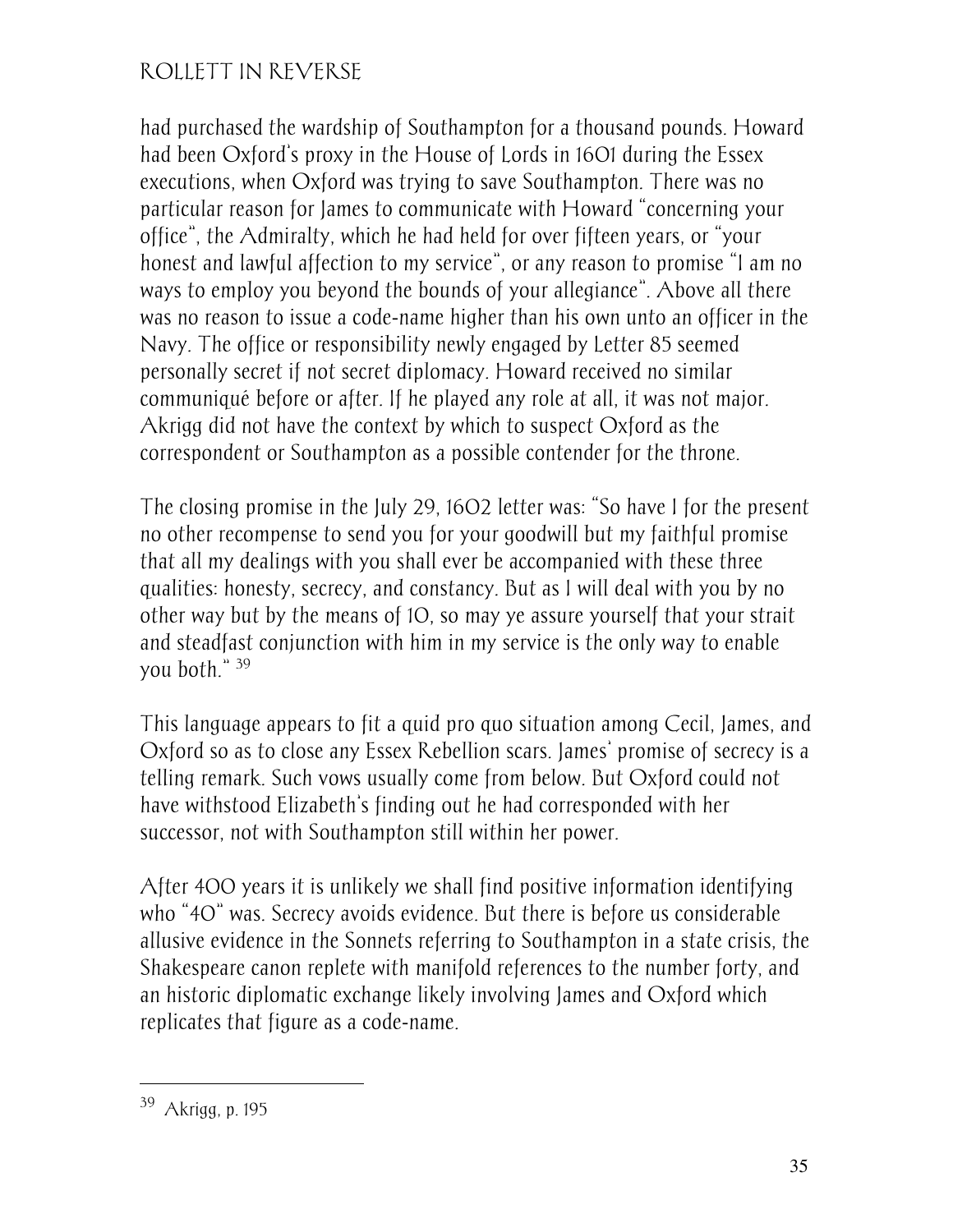"40" as a code-name could not have taken long, since Oxford's name and title each counted to twelve and his ceremonial function eleven letters. The letters of "Edward de Vere Earl of Oxford Great Chamberlain" totals forty. "Earl of Oxford Lord High Chamberlain of England" also totals forty.

Oxford's signature as "forty", e.g., "forty winters", [ox-FOR-D l'hi-VER] probably was not lost on his literarily astute admirer, James VI of Scotland. Just two years after July 1602, Oxford was dead, in 1612 his second wife as well. James honored both with commemorative 'Shakespeare' festivals. His attachment to the couple extended into the next generation. Standing in for the "Great Oxford", James gave Susan de Vere away at her 1605 wedding. Her brother in law William Herbert became James' Lord Chamberlain in charge of plays and revels. In the 1620's Herbert evidently shepherded the compilation and publication of the First Folio, Oxford's final shaking his spear "against ignorance".40

In sum, it seems reasonable to think that "40" represented in James' diplomatic code a correspondent of the highest social order, even higher than himself, a national hero, a universal genius, and an individual fatefully joined to the English monarchy from birth. He may have been one of history's losers but King James respected his greatness.

# XI The Foundation of Existence

Every author, every soul, invents himself out of heredity, experience, and the fiery ether of spirit. It is the age-old journey to embody meaning in and of oneself, the most profound creative act each of us achieves. Edward Vere very early must have identified with his name and title. Sonnet 76 says that VERE EdWARD=EVERy WORD doth almost tell my name. 'Ever' is ubiquitous in Shakespeare. Oxford reasoned in one of his first published essays that the Word was with God, therefore was fit to voice in human secular art for His glory's sake. His surname Vere meant truth and became his spiritual mission.

 He identified with the titled name [Ox-FORD] as well, which in time verged into the sound of the number four, as well as being a metaphor for the

 $^{40}$  C & D Ogburn, pp. 1243-4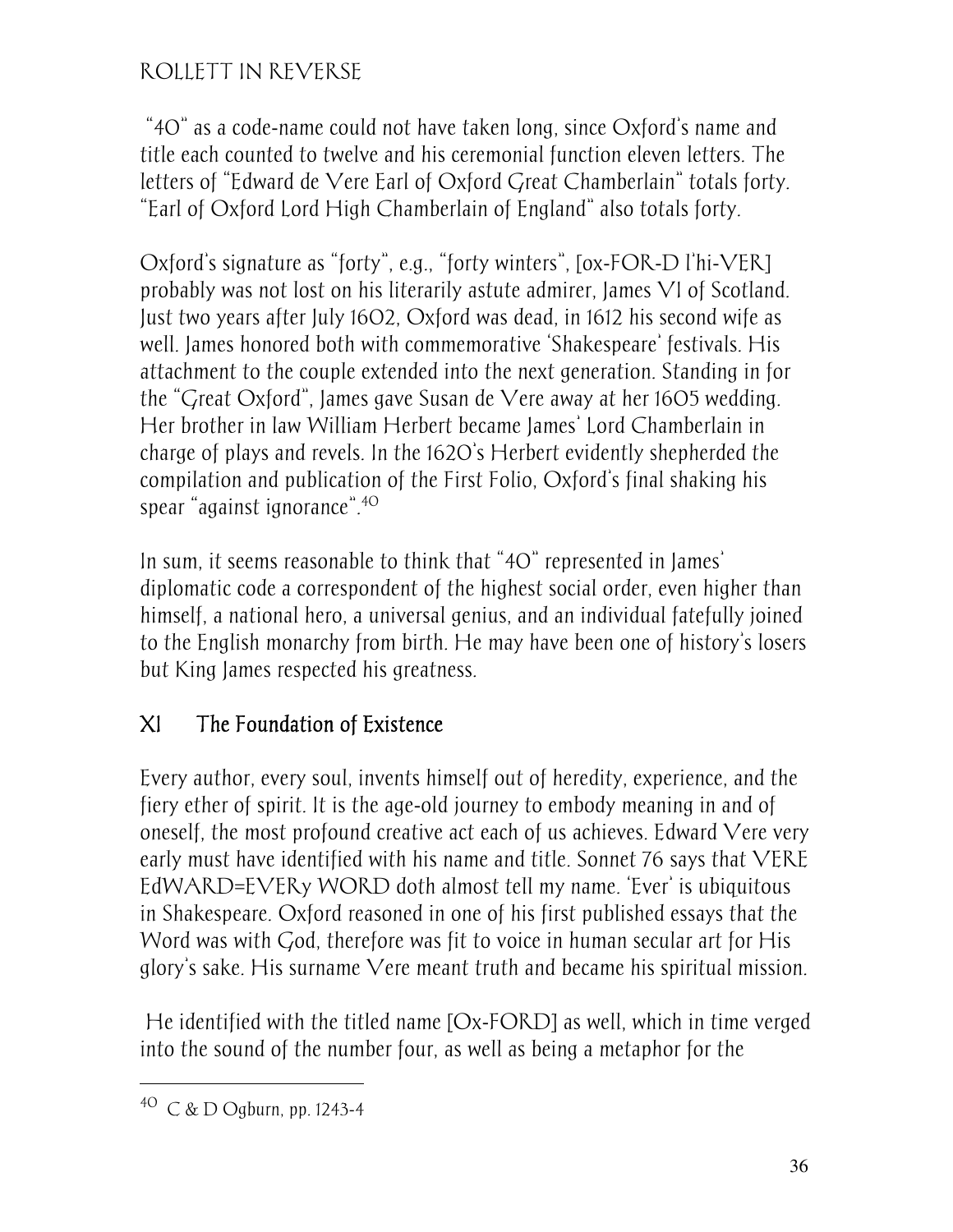murmuring voices in the mystic countryside, the musical brook. Hence Arthur Brooke, pseudonymous author of 'Romeus and Juliet'.

In his classical training, which must have been one of the greatest educational transmissions in history, the Platonic concept of soul had a four-fold nature mental, perceptive, expressive, and sensate. Especially, the quaternion (fourbased idea) commands the ratios of musical harmony, 1:2:4, a knowledge absorbed by Oxford the musician and poet. In the words of Hierocles, "Nothing can be said or done, unless it proceeds from the four-fold number, as from the root and foundation of all." <sup>41</sup>

 "The sacred quaternion, the fountain of perpetual nature…the mysterious quadrate, was the base. This quadrate or sacred quaternion, comprehended all number, all the elements, all the powers, energies, and virtues in man: [Mind, understanding, judgment, sense perception]; Temperance, justice, fortitude, prudence; Hope, fear, joy, grief; Cold, hot, moist, dry; Fire, air, earth, water."<sup>42</sup>

Had not Sonnet 45 said, "My life, being made of four"?

Classical occult wisdom saw the four-based polygon as earth's best approximation to God's heavenly circle. That the pyramid occupies the same volume as its invisible but equivalent sphere is a metaphor for the marriage of spiritual heaven to material earth. Another Pythagorean metaphor is the inclusive circle, female in nature, joining to the square, male in nature, with his four straight lines. The progeny of circle and square is the pyramid, reaching between earth and heaven, representing the holy child.<sup>43</sup> Oxford imported the pyramid image, the monument, into his royal family history. The book never had a title. We call it The Sonnets, songs about a Son who was his father's sun. In addition to the story of the son, it immortalizes the father, inscribing into the work a now no longer hidden name.

WJ Ray, Willits California, All Rights Reserved · Copyright © WJ Ray 2009

-

<sup>41</sup> Fowler, Spenser, p. 277

 $42$  Fowler, *Spenser*, p. 275, thanking the author for the bracketed translation from Greek

 $^{43}$  Anton Lignell, www.greatpyramidmath.weebly.com)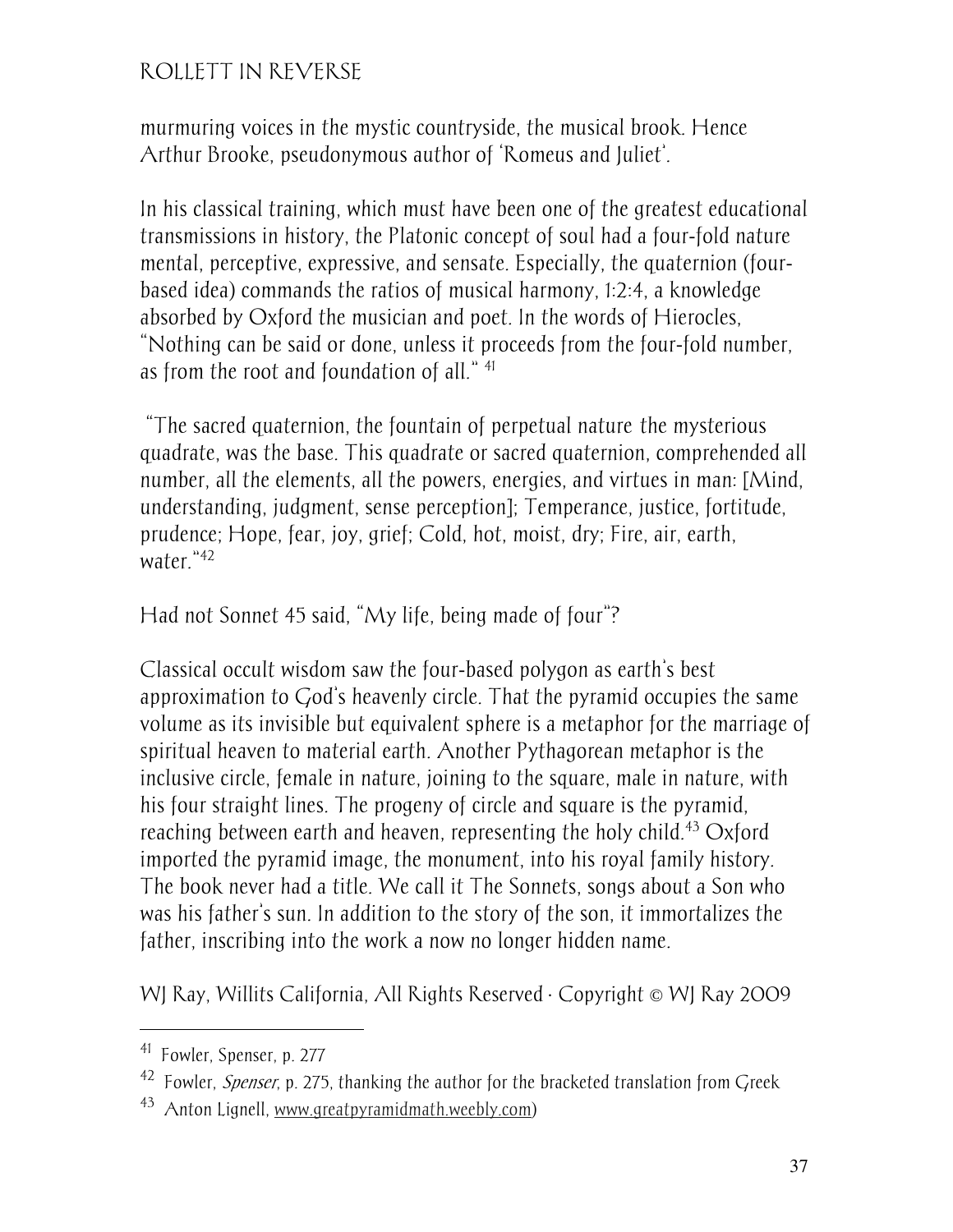#### Bibliography

Akrigg, G.P.V., Letters of King James VI & I, UC Press, Berkeley California, 1984

Barrell, Charles Wisner, "Newly Discovered Oxford-Shakespeare Pictorial Evidence", The Shakespeare Fellowship Quarterly, April 1944 cited in http://www.sourcetext.com/sourcebook/library/barrell/21-40/22pictoral.htm).

----------------------------,"The Playwright Earl Publishes 'Hamlet's Book'", Shakespeare Fellowship Quarterly, July 1946, cited in http://www.sourcetext.com/sourcebook/library/barrell/21-40/32cardan.htm

Boyle, William, "Unveiling the Sonnets", Discovering Shakespeare, Daniel Wright, ed., Shakespeare Authorship Research Centre at Concordia University, Portland Oregon, 2009, pp 63-85

(The) Compact Oxford English Dictionary, C.T. Onions, ed., et al., Clarendon Press, Oxford, UK, 2nd Ed., 1991

Craig, Hardin, "Hamlet's Book" , Huntington Library Bulletin, Vol. 6:6, 1946, pp. 17-37

D'Ewes, Sir Symonds, Complete *Journal of the House of Lords and House of Commons* Throughout the Whole Reign of Queen Elizabeth of Glorious Memory, (1693) cited in Shakespeare Authorship Sourcebook, http://www.sourcetext.com/sourcebook/library/barrell/21-40/22.htm

Fowler, Alastair, Triumphal forms: Structural Patterns in Elizabethan Poetry, Cambridge at the University Press, London, 1970

-------------------, *Spenser and the Numbers of Time*, Barnes & Noble, New York, 1964

Friedman, William F. and Elizebeth S., *The Shakespeare Cipher Examined*, University Press, Cambridge, UK, 1957

Gematria and the Sonnets: http://www.masoncode.com/Shakespeare-Sonnets.htm

Gordon, Helen Heightsman, *The Secret Love Story in Shakespeare's Sonnets*, Xlibris, 2<sup>nd</sup> Edition, 2005

Great Oxford, Richard Malim, gen. ed., Parapress Ltd., Tunbridge Wells UK, 2004

Letters and Poems of Edward, Earl of Oxford, Katherine Chiljan, ed., privately published, SF, 1998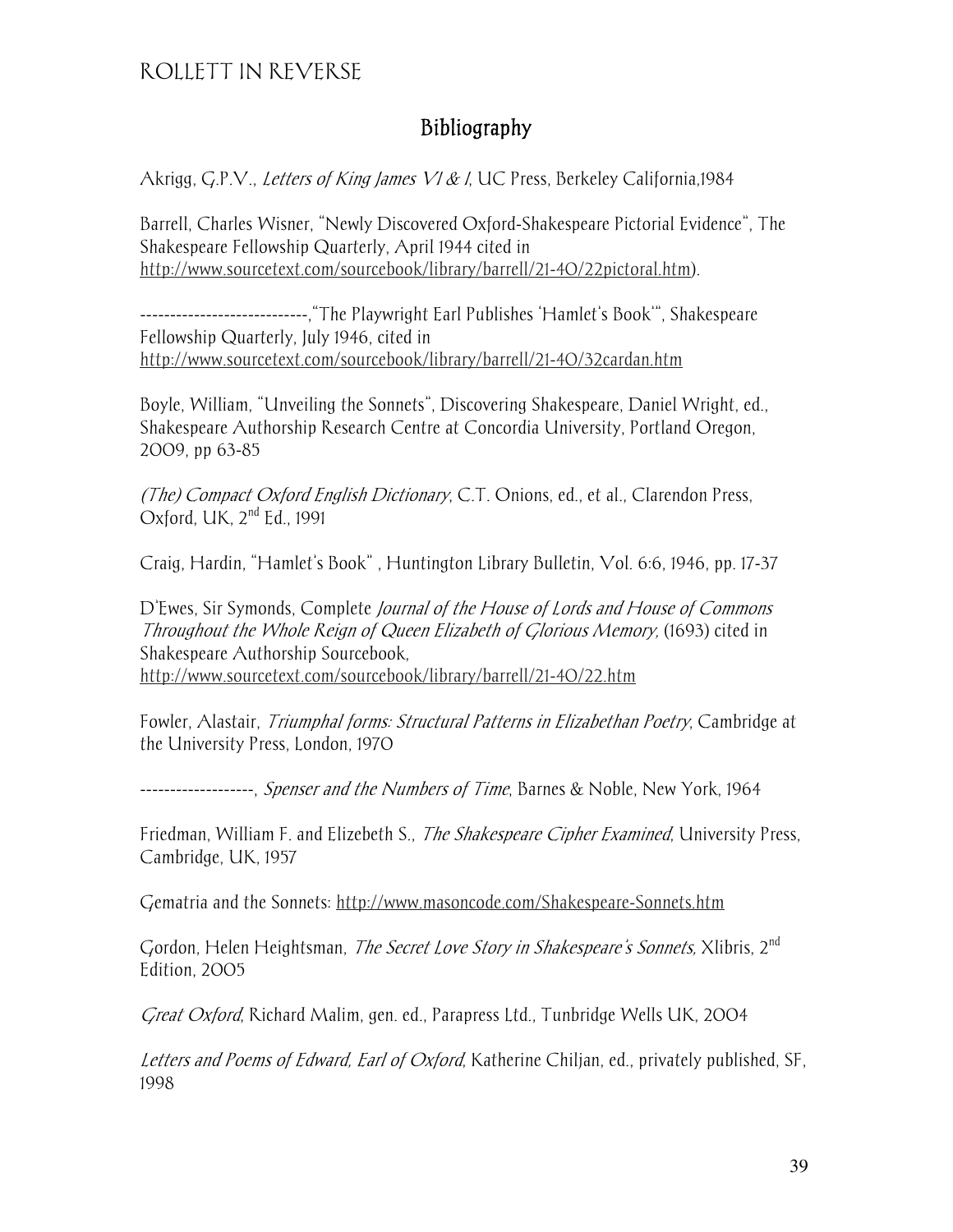Lignell, Anton, http://greatpyramidmath.weebly.com

Ogburn, Charlton & Dorothy, *This Star of England*, Coward-McCann, NY, 1952

Ogburn, Jr., Charlton, *The Mysterious William Shakespeare*, EPM Publications, Inc, McLean Virginia, 2<sup>nd</sup> Editon, 1992

Oxford Latin Dictionary, A. Souter, ed., Clarendon Press at Oxford, UK, 1968

Price, Diana, "Reconsidering Shakespeare's Monument" , Review of English Studies, v. XLVIII, No. 190, (1997), pp 169-82

Rendall, Gerard H., Shakespeare Sonnets and Edward De Vere, John Murray. London, 1930

Rollett, John M., "The Dedication to Shakespeare's Sonnets", The Elizabethan Review, v. 5, No. 2, Autumn 1997, pp 93-122

-------------------, "Secrets of the Dedication to Shakespeare's Sonnets", The Oxfordian, V. II, 1999, pp. 60-75

-------------------, "Evidence Against Oxford as Shakespeare, I: Certain Sonnets", De Vere Society Newsletter, June 2007, pp 17-22

-------------------, "Evidence against Oxford as Shakespeare II: Writing Habits", De Vere Society Newsletter, October 2007, pp 22-8

Roper, David, *Proving Shakespeare in Ben Jonson's Own Words*, Orvid Publications, United Kingdom, 2008

Schwarz-Bart, Andre, *The Last of the Just*, Atheneum Publishers, New York, 1961

Sears, Elisabeth, *Shakespeare and the Tudor Rose*, Meadow Geese Press, Marshfield Hills Massachusetts, 2003

Shakespeare Identified in Edward De Vere and Oxfordian Vistas, J. Thomas Looney, Ed. Ruth Loyd Miller, 3rd Edition, Vol. I, Kennikat Press, Port Washington New York, 1975

Stevens. John Paul, "The Shakespeare Canon of Statutory Construction", U. of Pennsylvania Law Review, V. 140, No. 4, April l992, pp 1373-87

Stritmatter, Roger, *Edward de Vere's Geneva Bible*, Oxenford Press, Northampton Massachusetts, 2003